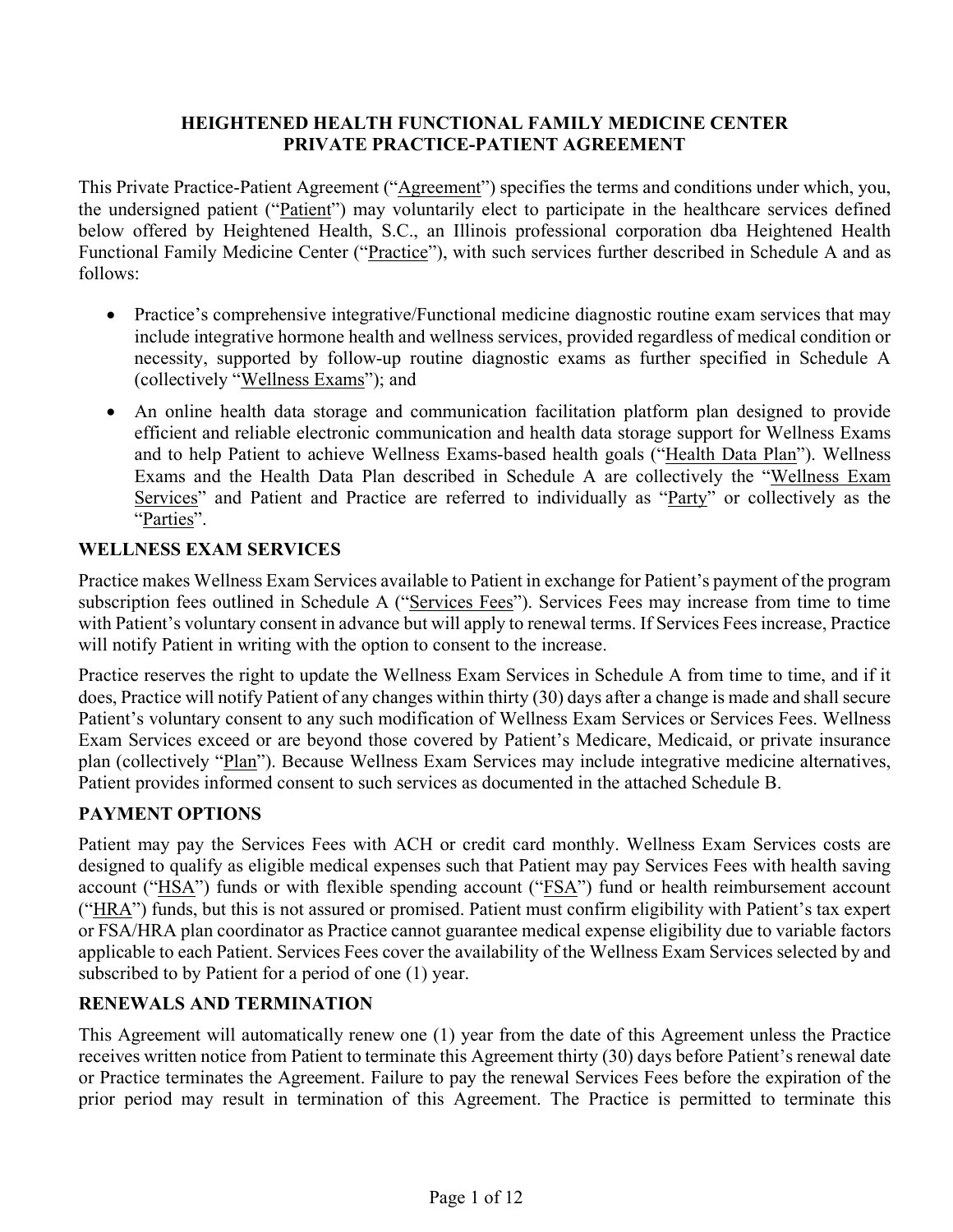Agreement with thirty (30) days prior written notice to Patient, in which case Patient will receive a prorated refund of the Services Fees but the delivery of any Wellness Exams renders Services Fees substantially earned by Practice.

## **HEALTH CARE SERVICES EXCLUDED FROM SERVICES FEES**

Services Fees cover only the availability of Wellness Exam Services subscribed to by Patient as described in this Agreement and Schedule A. If the Practice provides services other than the Wellness Exam Services described in this Agreement and listed in Schedule A, the Parties may agree upon any additional charges, if any, to the extent the Patient's Plan does not cover those services. Patient acknowledges that either Patient or Patient's Plan will be responsible for such additional charges for services outside of Services. Any charges to Patient for any services outside of Plan coverage and Wellness Exam Services will be at Practice's usual, reasonable and customary rates with Patient's advance consent. Plan co-payments, deductibles, and the costs for all services other than Wellness Exam Services are the sole responsibility of the Patient.

## **ELECTRONIC COMMUNICATIONS**

If Patient wishes to communicate through electronic mediums with the Practice, Patient needs to be aware that electronic mediums may not always constitute a secure method for sending or receiving sensitive personal health information. Practice will take reasonable steps to keep Patient's communications confidential and secure and comply with applicable health data privacy obligations under applicable laws. In the event the communication is time-sensitive and requires quick or urgent or emergent healthcare response, Patient must communicate with their primary care healthcare professional and/or secure immediate emergency room/ER medical attention. If Patient experiences any side effects or worsening conditions (that do not constitute an emergency or time-sensitive situation) related to Integrative/HRT Services (defined in Schedule A), or therapies or medications related to Integrative/HRT Services, Patient agrees to inform Practice of such side effects or worsening conditions in accordance with the procedures specified in Practice's separate Electronic Communications Agreement. Please refer to Practice's separate Electronic Communications Agreement for further applicable details in this regard, which is integrated herein by this reference.

## **APPOINTMENTS AND SCHEDULING**

Appointments with the Practice are scheduled through the Practice office to ensure ample time is given to each Patient. If Patient has an urgent concern, Patient shall call the Practice office and Patient will be given an appointment that will accommodate the urgency. Walk-ins are not conducive to the thoughtfully planned schedule, so we advise Patient to schedule appointments in advance.

## **MEDICARE/PRIVATE INSURANCE**

If Patient is or becomes Medicare eligible, Patient acknowledges that Practice is **not** a participating Medicare provider and claims will **not** be submitted to Medicare for any services, including Medicare-covered services provided to Patient by Practice. While Practice does not anticipate providing any healthcare services covered by Medicare or any other Plan, should Practice provide any services covered by Patient's applicable Plan then Practice may submit to such Plan to the extent Practice is in-network with such Plan and collect any applicable co-payment or deductible as required by Plan terms. Patient shall **not** submit to Medicare any claim for payment of Services Fees or request that Practice submit such a claim. Patient acknowledges and understands that Medicare does not cover and will not pay for the Wellness Exam Services, and agrees **not** to submit Services Fees to Medicare for reimbursement.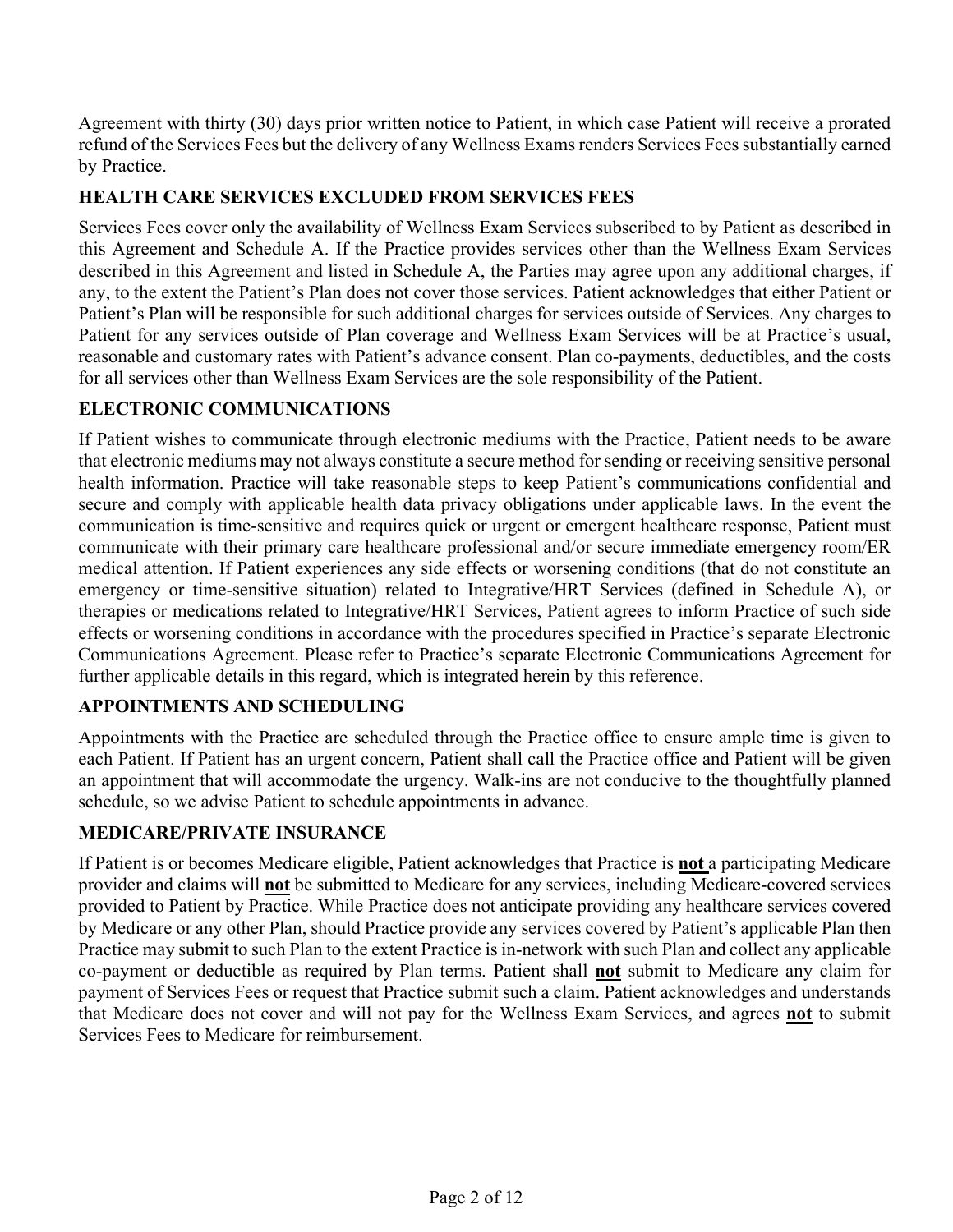#### **VACATIONS AND ILLNESS FOR PRACTICE HEALTHCARE PROFESSIONALS**

Patient acknowledges that there may be times that Patient cannot contact a Practice healthcare professional due to vacations or illness, or due to technical defects with either Patient's or Practice's electronic communication equipment. Patient acknowledges that, should a Practice healthcare professional become unavailable, the Practice shall make every effort to give advance notice to Patient so that scheduled Wellness Exam Services can be scheduled on another date. In all cases of emergency, Patient must call 9-1-1 and/or seek emergency/ER medical attention.

#### **COMPLIANCE WITH LAW**

In establishing the Wellness Exam Services programs, Practice intends to do so in compliance with all applicable laws. This Agreement shall be governed by and construed in accordance with the laws of the state in which Practice is licensed and practicing, without application of choice-of-law principles.

#### **PRACTICE IS NOT AN INSURER**

Practice is not an insurance company and is not promising or delivering unlimited care for Services Fees. The Practice presumes that Patient is either eligible for Medicare, or otherwise has a private Plan that provides health care coverage for essential healthcare services not covered by the Services Fees.

### **AGREEMENT ASSIGNMENT AND MODIFICATIONS**

Patient may not assign this Agreement. This Agreement replaces and supersedes all prior agreements of any kind, oral or in writing, between Patient and Practice. This Agreement may not be modified absent a writing signed by Patient and an authorized representative of Practice.

**PATIENT ACKNOWLEDGES THAT HE/SHE HAS CAREFULLY READ THIS AGREEMENT, WAS AFFORDED SUFFICIENT OPPORTUNITY TO CONSULT WITH LEGAL COUNSEL OF HIS/HER CHOICE AND TO ASK QUESTIONS AND RECEIVE SATISFACTORY ANSWERS REGARDING THIS AGREEMENT, UNDERSTANDS HIS/HER RESPECTIVE RIGHTS AND OBLIGATIONS UNDER THIS AGREEMENT, AND SIGNS THIS AGREEMENT OF HIS/HER OWN FREE WILL AND VOLITION.**

By signing below, I am agreeing to enrollment in the Practice and the terms of this Agreement as detailed above and in Schedule A, B & C.

**PRACTICE: HEIGHTENED HEALTH, S.C., AN ILLINOIS PROFESSIONAL CORPORATION DBA HEIGHTENED HEALTH FUNCTIONAL FAMILY MEDICINE CENTER**

**PATIENT:**

Signature: Jeanne M. Caccezole, 20.

Name/ Title: Dr. Jeanene Caccopola/President

| Signature:               |  |
|--------------------------|--|
| Printed Name:            |  |
| Relationship to Patient: |  |
| Date:                    |  |
|                          |  |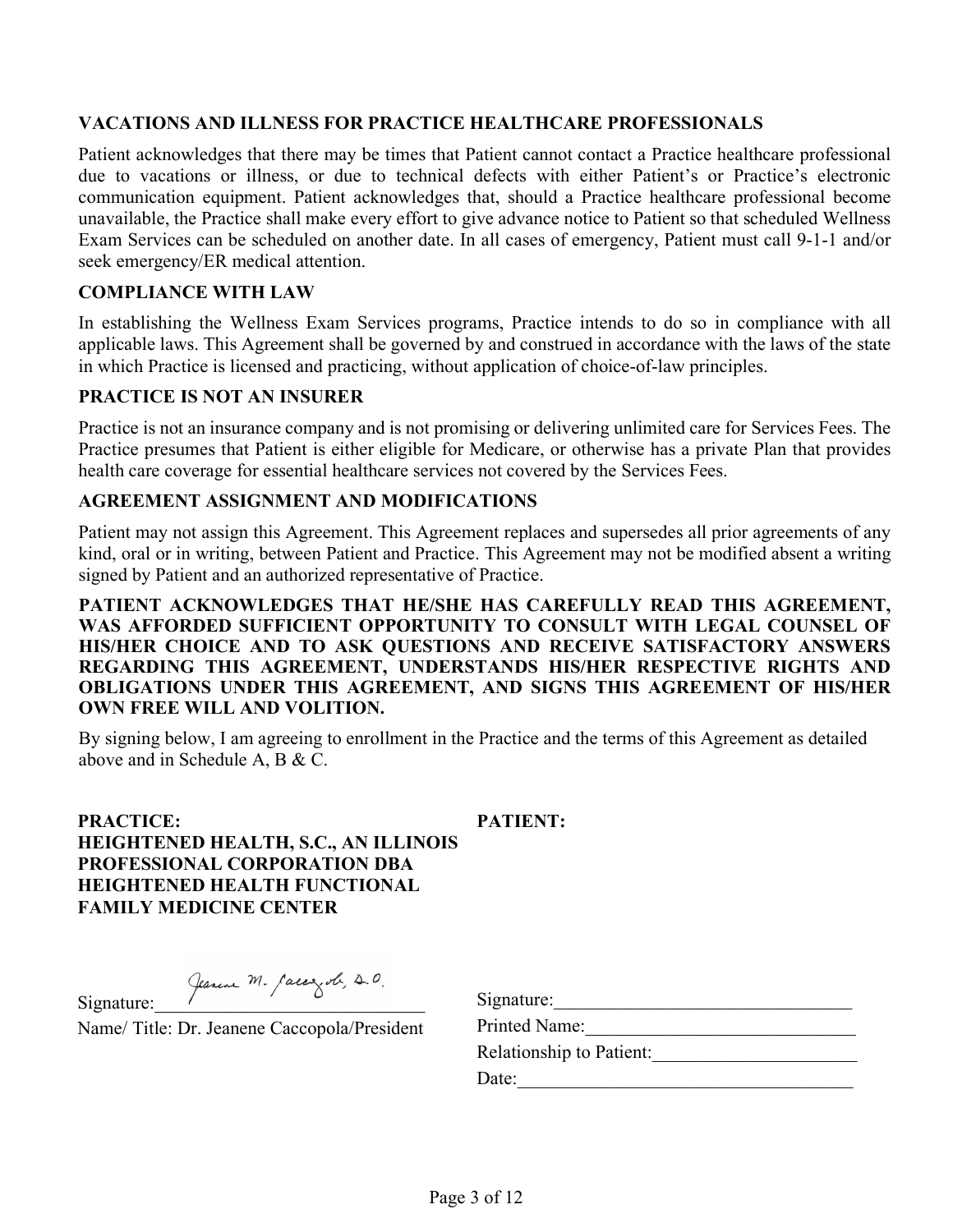#### **SCHEDULE A WELLNESS EXAM SERVICES & SERVICES FEES**

### **1. Wellness Exams**

Practice will provide to Patient one (1) annual Wellness Exam, a comprehensive annual integrative/Functional medicine-based routine diagnostic evaluation and diagnosis exam, detached from medical necessity, and follow-up Wellness Exams as specified below. Wellness Exams may include supplement recommendations, herbals, and Wellness Exam-related minor in-office procedures. Wellness Exams may also include analysis of hormone replacement therapy and integrative/hormone health options and related treatments (collectively "Integrative/HRT Services").

Wellness Exams shall integrate the following health principles and goals:

- Optimizing health
- Improving energy and focus
- Preventing when possible age-related diseases and decline
- Addressing sleep, exercise, and nutrition for best overall wellness
- Improving overall health awareness and equipping Patients with enhanced health education
- Better managing chronic conditions susceptible to behavior modification and education improvements

Wellness Exams-based external laboratory work (including Functional Medicine specialty labs), Wellness Exams-based HRT medications, and prescriptions constitute out-of-pocket Patient costs that Patient may be able to submit to Patient's Plan for reimbursement, but such reimbursement is not guaranteed (and is entirely unlikely with any HRT medications). Such out-of-pocket Patient cost items are not included in or covered by Services Fees. Patient understands that, if applicable, Wellness Exams may involve integrative health services (such as HRT treatment) that are not strictly allopathic or traditional standard of care services, and Patient provides informed consent to such Integrative/HRT Services as documented in the attached Schedule B.

## **2. Health Data Plan**

The Health Data Plan ("Health Data Plan") is designed to assist with storing Patient's Wellness Exams health data and to improve Patient's electronic communication connection with Practice to facilitate Wellness Exams health goals and education. The Health Data Plan will facilitate and empower Patient to interact with Practice via electronic communication regarding Practice's Wellness Exam Services. Practice's Health Data Plan will keep Patient's medical information electronically stored so that, upon request of Practice, information can be retrieved and furnished to further support the Wellness Exam Services Patient receives from Practice on the terms outlined above.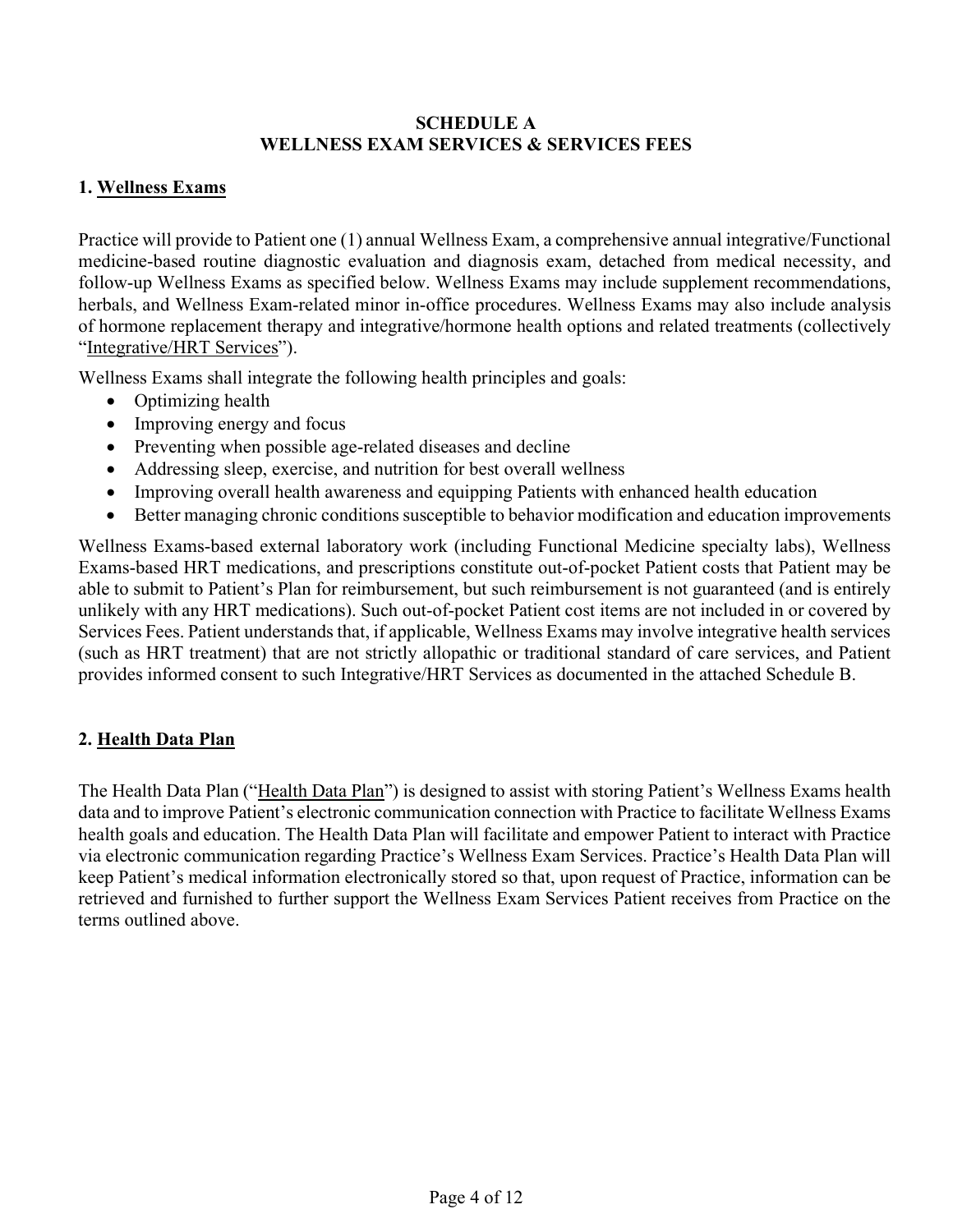### **3. Services Programs**

| <b>Wellness Promotion Program</b><br>Adult $(26+)$ years): \$150/month<br>Child: \$40/month<br>Additional Visits: \$90/15 minutes                                                                                                                                                                                                                                                       | <b>Wellness Transformation Program</b><br>Adult $(26+)$ years): \$300/month<br>Child: \$240/month                                                                                                                                                                                                                                                                                                                                                   |
|-----------------------------------------------------------------------------------------------------------------------------------------------------------------------------------------------------------------------------------------------------------------------------------------------------------------------------------------------------------------------------------------|-----------------------------------------------------------------------------------------------------------------------------------------------------------------------------------------------------------------------------------------------------------------------------------------------------------------------------------------------------------------------------------------------------------------------------------------------------|
| • One (1) annual Wellness Exam available<br>• Up to five (5) follow-up Wellness Exams per year<br>available<br>• Such Wellness Exams visits also include:<br>-Minor Wellness Exams-based office procedures<br>-Review of Wellness Exams-based conventional<br>labs/tests<br>-Wellness Exams-based point of care testing<br>including EKG, spirometry, rapid strep testing,<br>urine dip | Includes all Wellness Promotion Program Services<br>plus:<br>• Monthly follow-up Wellness Exams per year<br>available<br>• Weekly Wellness Exams-based Health Data Plan<br>communications available<br>• Consultation for advanced Wellness Exams-based<br>functional lab tests and personal treatment<br>protocol creation<br>Note: Wellness Transformation Program requires a<br>$s$ ix $(6)$ month minimum non-refundable<br>commitment to join. |

### **4. Additional Terms**

Wellness Exam Services include an upfront, non-refundable first-time sign-up fee of \$250 for either tier selected by Patient that is not included in or covered by Services Fees. Services Fees, for either tier, do not cover costs associated with any Wellness Exams-based conventional or functional labs.

Due to the smaller patient panel size of the Practice, Practice anticipates Patient will enjoy little or no wait times for exams scheduling and related electronic Practice communications. Practice's healthcare professionals will also have the extended time and availability to provide unhurried visits to support ongoing health guidance and education. Due to the Health Data Plan, if applicable, Patients will enjoy direct and immediate communication with Practice using an electronic communications portal designed to achieve HIPAA/privacy compliance.

For Medicare/Medicaid eligible Patients, Practice is **not** a participating Medicare provider. Patient understands that Practice does **not** provide the Welcome To Medicare Checkup, the Annual Wellness Visit, chronic care management/CCM services, remote patient monitoring/RPM, care coordination, telehealth that includes virtual check-up communication services, or any other particular Medicare-reimbursed services. Patient also understands that they may receive such services at no additional cost from a Medicare participatory practice or provider.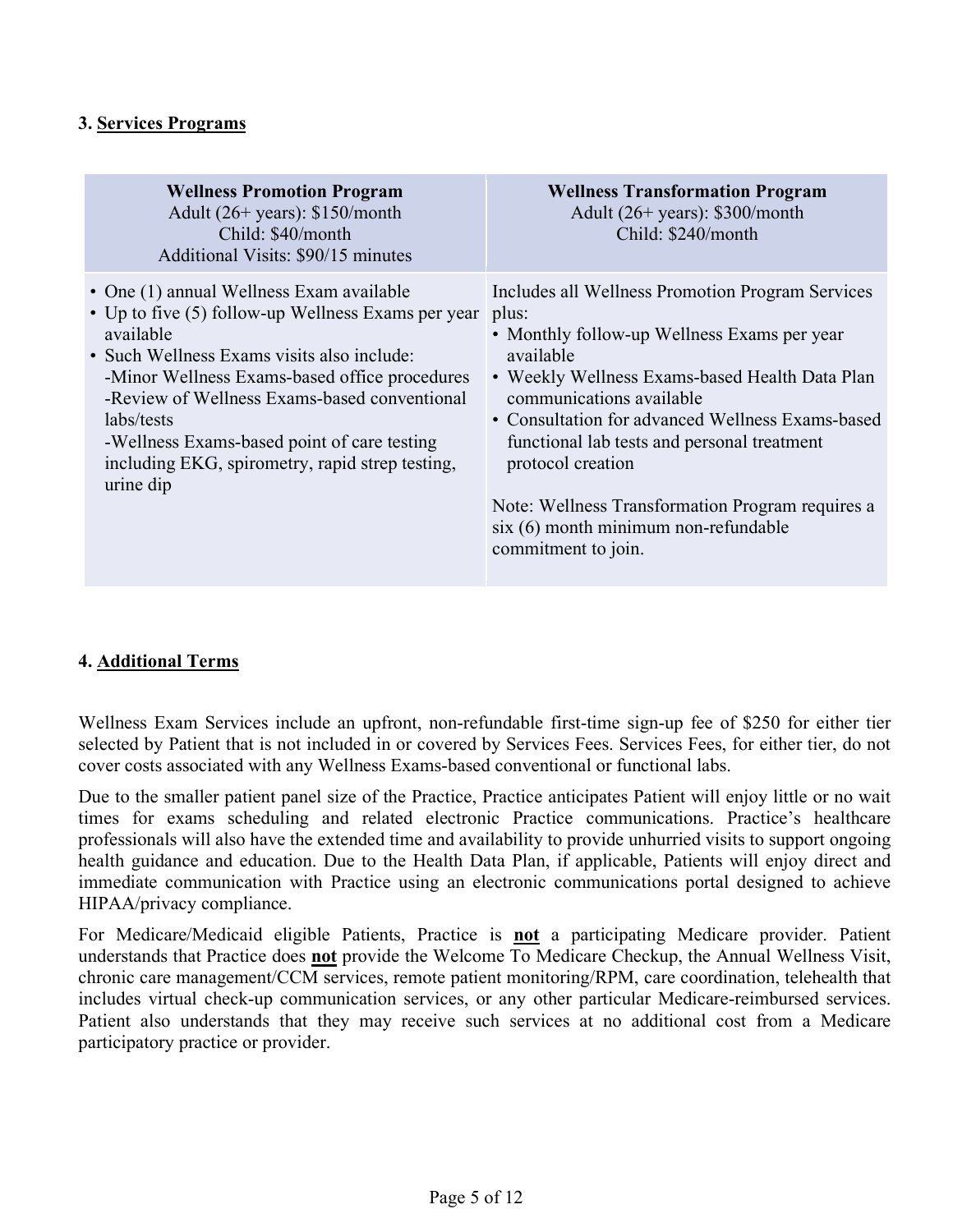### **SCHEDULE B CONSENT FOR INTEGRATIVE/HORMONE REPLACMENT THERAPY (HRT) SERVICES**

Wellness Exam Services may include Integrative/HRT Services that are provided outside of standard traditional allopathic care models. Such Integrative/HRT Services may include bio-identical hormone replacement therapy, related HRT assessments/services/recommendations, HRT laboratory tests, HRTrelated diagnostic procedures, HRT treatments/prescriptions, supplements designed to support HRT therapies, and/or other HRT-related procedures as may be deemed necessary or advisable by Practice and included in Wellness Exams. By signing this Agreement Patient confirms having received all of the following disclosures and consents to Integrative/HRT Services as part of Wellness Exam Services.

### **GENERAL STATEMENTS ABOUT INTEGRATIVE/HRT SERVICES:**

Wellness Exam Services that include Integrative/HRT Services, assessments and treatment options may assist with the restoration of health and optimal functional capacity, relief of pain and symptoms, injury and disease recovery, and prevention or reversal of disease or disease progression. But this is not guaranteed, as Patient's health outcomes depend on a wide range of variable factors. No healthcare services are guaranteed to provide positive results. In fact, Integrative/HRT Services pose risks and may cause potential complications. Practice's healthcare professional has explained those risks and potential complications, and this Schedule B is intended to confirm Patient's acknowledgment of those explanations and to confirm Patient's informed consent to such Integrative/HRT Services Patient elects to receive.

Practice has not promised or guaranteed any specific benefits from the administration of Integrative/HRT Services and has made no warranty or guarantee about the results of any such treatment. Patient has weighed the benefits of, and alternatives to, Integrative/HRT Services. Practice's healthcare professional cannot know or anticipate and explain every possible risk or complication that may connect to Integrative/HRT Services. Patient willingly and voluntarily consents to any Integrative/HRT Services Patient elects to receive from Practice with an understanding there is no guaranty of benefits, and there is the potential for side effects and negative outcomes.

There are alternatives to Integrative/HRT Services. Traditional allopathic diagnosis and treatment of detected illness constitutes standard healthcare. Lifestyle/behavior changes, including beneficial changes to nutrition, exercise, improved mental health/wellness support, cessation of smoking, limiting, or reducing alcohol or recreational drug intake, ensuring adequate sleep/rest, have all also proven to help reduce risk of illness and increase wellbeing. Adopting some or all of these lifestyle changes, in tandem with traditional allopathic diagnosis and treatment of illness, can provide Patient important and substantiated health benefits. Health coaches routinely provide support with lifestyle change efforts toward improved health outcomes. Licensed healthcare professionals can assist with health conditions that are directly and obviously connected to lifestyle issues and may provide referrals to a wide variety of professionals who can assist (nutritionists, dietitians, physical therapists, etc.). In other words, there are viable alternatives to electing to receive Integrative/HRT Services.

It is vital for Practice to receive complete and accurate information from Patient about Patient's health, whether Patient elects to receive Integrative/HRT Services or not. Patient agrees to accurately report any sideeffects or worsening conditions related to Integrative/HRT Services, or therapies or medications related to Integrative/HRT Services, to Practice or to any other healthcare professional providing Patient healthcare services according to the procedures specified in Practice's separate Electronic Communications Agreement, which is integrated herein by this reference.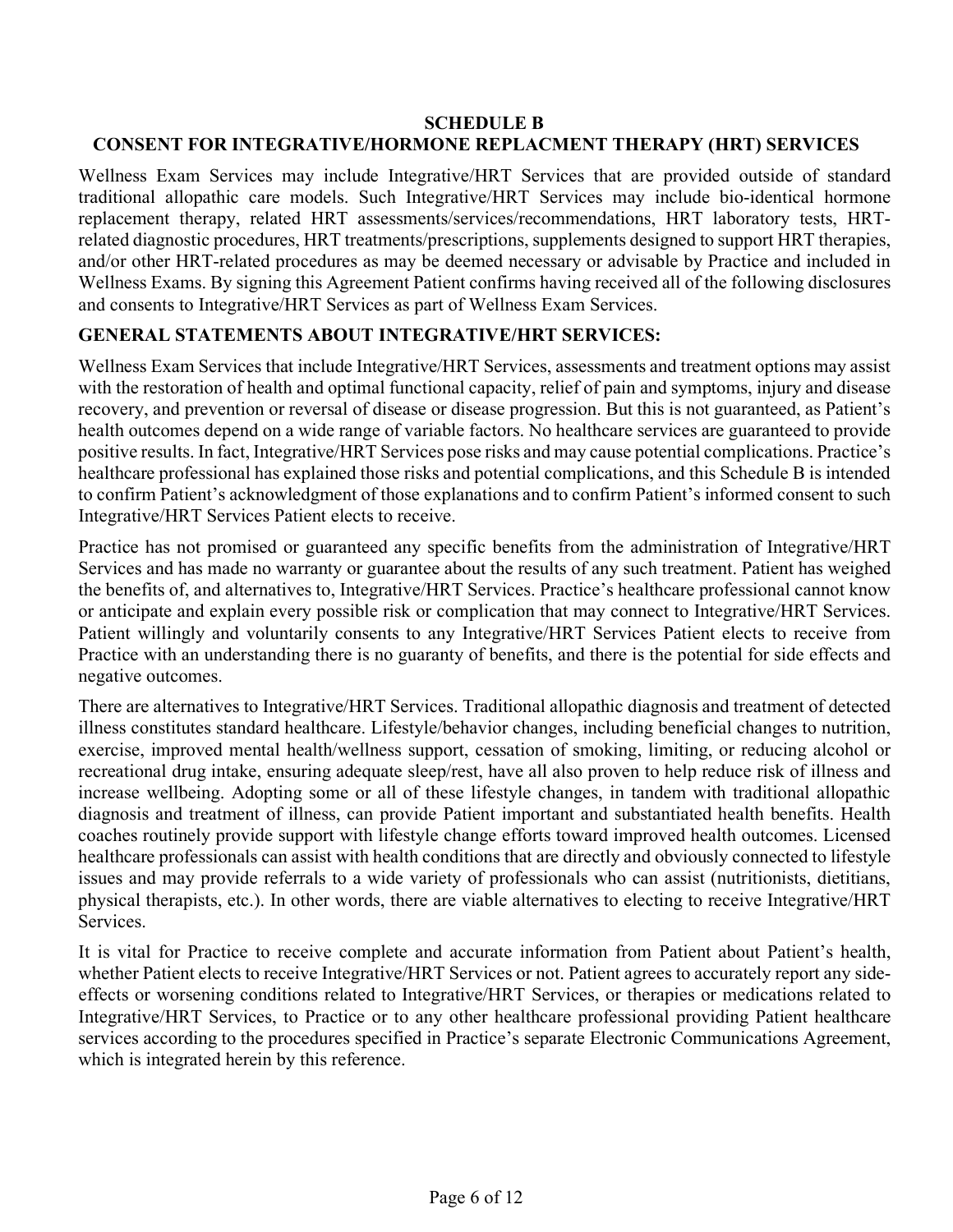Integrative/HRT Services do not replace: regular allopathic healthcare monitoring, preventative measures in general, and specifically recommended tests and preventative procedures such as complete physicals, rectal examinations and/or colonoscopy, EKG, lab tests, x-rays, ultrasounds, mammograms, pelvic/breast exams, pap smears, prostate exams, PSA levels, etc., at least on a yearly basis. Integrative/HRT Services are intended to enhance, not replace, traditional allopathic healthcare.

### **HRT BACKGROUND:**

Practice may prescribe some of the bio-identical hormone preparations for Patient that pharmacy compounding laws regulate. These laws follow the Pharmacy Compounding Accreditation Board (PCAB) guidelines.

The use of this HRT therapy as it relates to Patient's diagnosis, while common in alternative practices, may be debated in the traditional medical community. Patient has the right, as a Patient, to be informed about Patient's condition and the recommended conventional, integrative, complementary, alternative, nonconventional, or non-standard procedures to be used so that Patient makes an informed decision whether or not to undergo the HRT treatment with an appreciation of the risks, hazards, and alternatives. This disclosure is not meant to scare or alarm Patient, but to simply inform Patient's consent to HRT treatment. Practice wants Patient to have the information needed to give or withhold Patient's consent to HRT treatment.

NOTICE: Refusal to consent to HRT treatment as an innovative, integrative, complementary, or non-standard procedure shall not affect Patient's right to receive ongoing or future Practice care or treatment.

### **HRT THERAPEUTIC BASIS**:

Many individuals have inadequate hormone levels despite technically "normal" blood tests. Some individuals suffering symptoms related to menopause or andropause or inability to lose weight may also benefit from hormone therapies. Bio-identical HRT can be used to augment hormone levels in many conditions where diminished hormone levels are evident. These HRTs can optimize hormone levels in the blood, helping to reduce symptoms associated with low levels of these hormones.

-Estradiol replacement therapy can, although not always, help maintain vaginal and urethral function and slow the progression of osteoporosis. It may also improve sleep, decrease hot flashes and night sweats, decrease visceral fat, improve cognitive function, improve libido and overall sense of well-being.

-Progesterone replacement therapy can be used to treat conditions related to relative low progesterone, which may include PMS/PMDD, PCOS, irregular or heavy menstruation, vasomotor symptoms, poor sleep quality and anxiety. It may, although not always, offer protection against breast and uterine cancer.

-Testosterone replacement therapy can be used to treat symptoms or lab tests suggesting suboptimal hormone levels as determined by Patient's Provider. Low testosterone may pose some risks to both men and women. Low testosterone is linked to elevated cholesterol, high blood pressure, diabetes, and prostate problems. Other low testosterone symptoms include excessive fatigue, abdominal weight gain, irritability and decreased sexual drive and function.

-Thyroid replacement can be used to improve thyroid hypo-functioning, in which suboptimal levels of bioactive thyroid hormone cause symptoms of low thyroid. Such symptoms may include fatigue, cold intolerance, depressed mood, diminished mental acuity, hair/eyebrow thinning, weight gain, and constipation.

-DHEA (Dehydroepiandrosterone) replacement can be used to improve low or suboptimal levels of DHEAS, which often decrease with age and/or inflammatory conditions. DHEA may counterbalance the negative effects of high cortisol states, reduce musculoskeletal pain, and improve sense of well-being.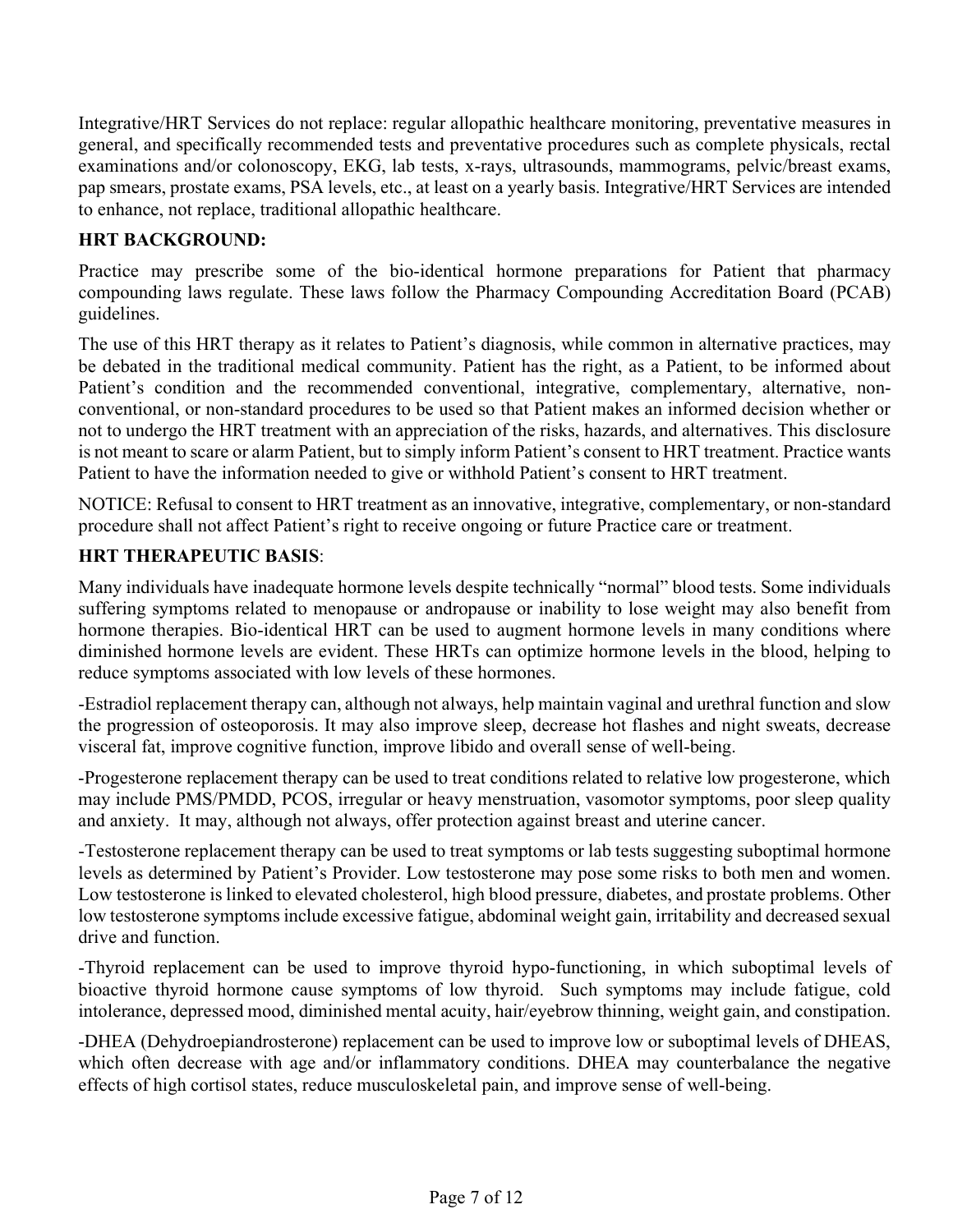-Again, while hormone therapies are not always effective or helpful, and may cause some undesirable side effects, hormone therapies also may be very useful for Patients who desire hormone therapeutic support.

### **HRT POTENTIAL RISKS**:

Practice cannot guarantee safety of any hormone therapy during pregnancy. Notify Practice's healthcare professional if Patient is pregnant, suspect that Patient is pregnant, or are planning to become pregnant during this therapy.

Bio-identical hormone replacement therapy is the preferred formulation when prescribing HRT by the Practice. "Bio-identical" refers to the molecular makeup of the hormone, being identical to that which our body produces naturally.

Although many studies have shown the use of bio-identical hormone replacement therapy to be safer than synthetic hormone replacement therapy, the risk of cancer-related side effects is still possible. In fact, some healthcare professionals do not agree with the use of bio-identical hormones.

-Estrogen Therapy: Bio-identical estradiol is available in various forms including oral capsules, troches, patches, pellets, and topical creams. Adverse reactions may include bloating, breakthrough bleeding, breast swelling and tenderness, fluid retention, weight gain, liver cysts, mood swings and death (e.g. from blood clots or cancer). While not first line treatment choice of the Practice, high potency conjugated synthetic estrogens (e.g. Premarin) have been linked to an increased risk of breast cancer and blood clots (the latter especially in smokers). Nonetheless, the whole area of estrogen replacement is undergoing further evaluation. Do not take estrogen if Patient has breast cancer.

-Progesterone Therapy: Bio-identical progesterone is available in various forms including oral capsules, troches, vaginal or rectal suppositories, and topical creams or gels. Progesterone therapy may be sedating, so it is recommended to coordinate dosing with sleep cycle. Adverse reactions may include bloating, breakthrough bleeding, missed menstrual cycles, breast swelling and tenderness, fluid retention, weight gain, sedation, and depression.

-Testosterone Therapy: Bio-identical testosterone therapy is available in various forms including sublingual drops, troches, topical creams, pellets, and injection. Side effects include acne, chronic priapism (persistent, abnormal erection of the penis), change in libido, erythrocytosis, angina or heart attacks, hirsutism (facial hair growth) and scalp hair loss, clitoral engorgement, voice changes, or water retention. In men, it may also cause testicular atrophy and infertility. Because it may improve insulin resistance in males, diabetics who use insulin should monitor glucose levels closely, as diabetics may need less insulin. Patient must check with Patient's primary care healthcare professional before adjusting Patient's dose of insulin. Topical testosterone may cause local skin irritation and has the potential to be transferred to a significant other, child, pregnant or breast feeding woman or woman who may become pregnant and be teratogenic (cause fetal/baby abnormalities/deformities).

-Thyroid Therapy: Bio-identical thyroid hormone may cause heart palpitations, arrythmias, tremors, and sleep disturbance.

-DHEA Therapy: DHEA replacement may cause acne and hirsutism. DHEA is not recommended in patients with active Breast or Prostate Cancer.

### **STATEMENT TO PATIENT ABOUT HRT**:

Patient agrees to proceed with the HRT hormone health treatment and to comply with recommended dosages. Patient agrees to comply with requests for ongoing testing to assure proper monitoring of treatments that may include laboratory evaluation of all aforementioned hormone levels or other diagnostic testing by a long-term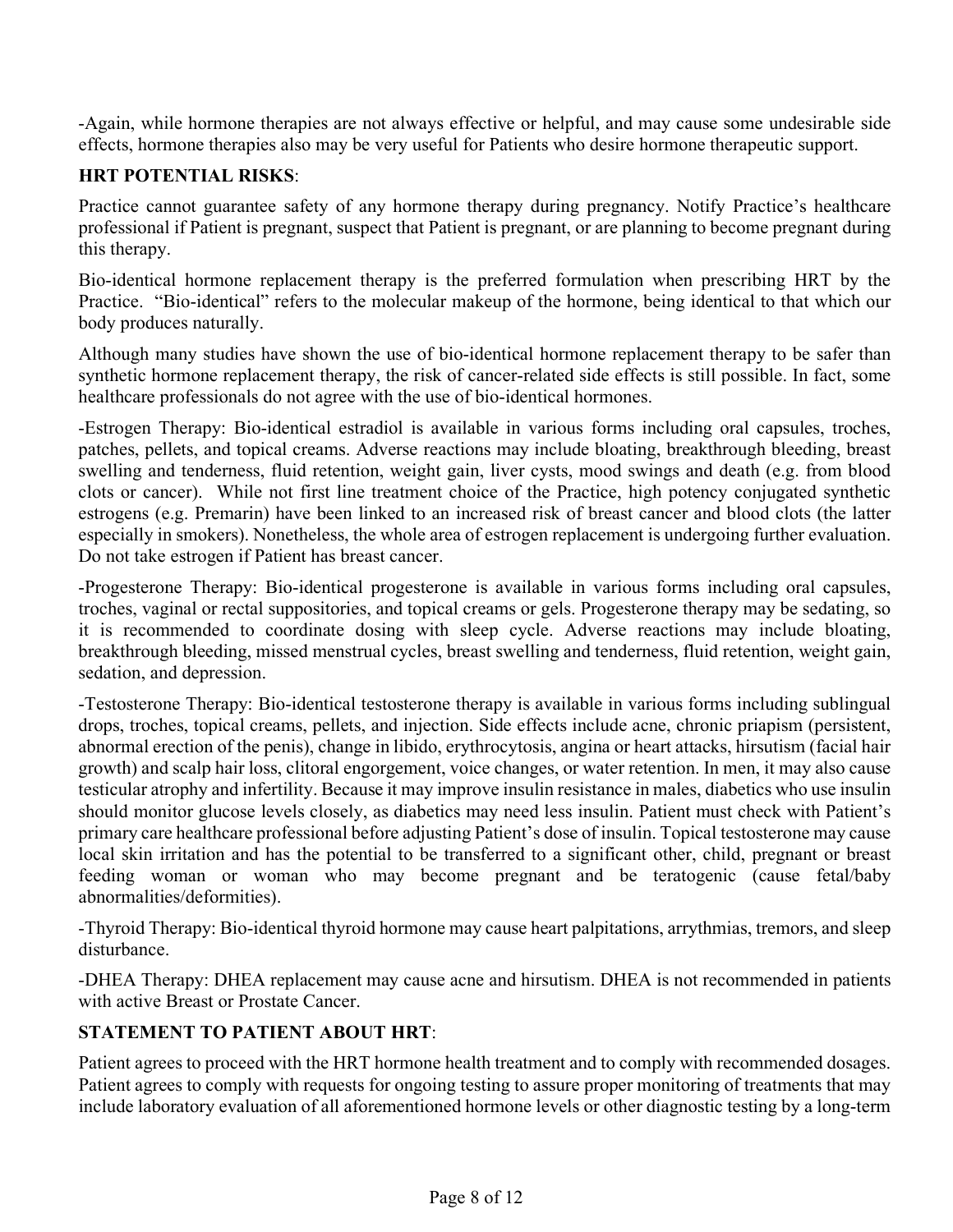health care provider, Patient's primary care or other/specialty healthcare professional.

# **INFORMED CONSENT FOR HORMONE THERAPY (WOMEN):**

Patient understands that treatment(s) may be considered "off label" and/or not FDA approved for Patient's specific age, history or symptom(s), meaning the treatment may not meet standard treatment guideline recommendations. Testosterone therapy is not FDA approved for use in women.

Patient reviewed the most up to date clinical guidelines regarding the use, dose, route, frequency, and duration of hormone replacement therapies (HRT), including herein as, but not limited to, progesterone, estradiol, testosterone, thyroid and/or DHEA.

Oral synthetic estrogen use, alone or in combination with synthetic progestins, may be associated with elevations in lipids, transient liver enzyme elevations and, rarely, clinical hepatotoxicity (liver toxicity), pancreatitis, cholelithiasis (gallstones) and subsequent cholecystectomy. Current evidence-based research indicates that hormone therapy can be safe and effective for symptom management, however, those individuals with certain health histories are more likely to be at risk for the above listed potential risks/adverse outcomes. Those higher risk health histories include, but are not limited to, those individuals who are older than sixty (60) years of age, have established cardiovascular disease, are diabetic, use tobacco products, have a history of migraines with aura, a history of sleep apnea, a history of poorly controlled hypertension, are outside of the ten (10) year menopause window, have a history of heart disease, blood clots and/or stroke, are overweight/obese, and/or have a personal history of sex organ cancer and/or have a family history of sex organ cancer.

Current guidelines recommend limiting estrogen/progestin hormone replacement therapy to no more than five (5) years, however, it has been acknowledged that continuing HRT past that duration is a decision which should be made by the Patient with their healthcare provider, based on the Patient's preference, health history, symptoms and the most up to date guidelines.

Current known potential risks of testosterone replacement therapies can include, but are not limited to heart attack, stroke, blood clot(s), cancer, deepening of voice, clitoral enlargement, increased clitoral sensitivity, hyper sexuality, acne, deformity in pregnant women, breast feeding women or women who may become pregnant, abnormal hair growth, worsening of sleep apnea, fertility/pregnancy and/or early mortality.

## **INFORMED CONSENT FOR HORMONE THERAPY (MEN):**

Patient understands that treatment(s) may be considered "off label" and/or not FDA approved for Patient's specific age, history or symptom(s), meaning the treatment may not meet standard treatment guideline recommendations. Testosterone therapy is not FDA approved for symptom management in men. Other HRT replacement for men may include thyroid and DHEA.

Current FDA listed potential risks of testosterone replacement therapy ("TRT") can include, but are not limited to heart attack, stroke, blood clots, prostate cancer, deepening of voice, hyper sexuality, acne, abnormal hair growth, gynecomastia, breast tenderness, worsening of sleep apnea, infertility, testicular shrinkage, increased RBC/hemoglobin/hematocrit (erythrocytosis) and/or peripheral edema (swelling, which could increase blood pressure). Although the FDA warns of increased risk of cardiovascular events, prostate cancer, stroke and/or death: the current available evidence does not support increased risk of cardiovascular events with testosterone therapy, the evidence does not support increased risk of prostate cancer with T therapy. Available evidence reveals no increased risk of VTE blood clots with testosterone therapy.

Patient understands that transference of testosterone cream to a child, pregnant woman, breast feeding woman or woman who may become pregnant can be teratogenic (cause fetal/baby abnormalities/deformities). Patient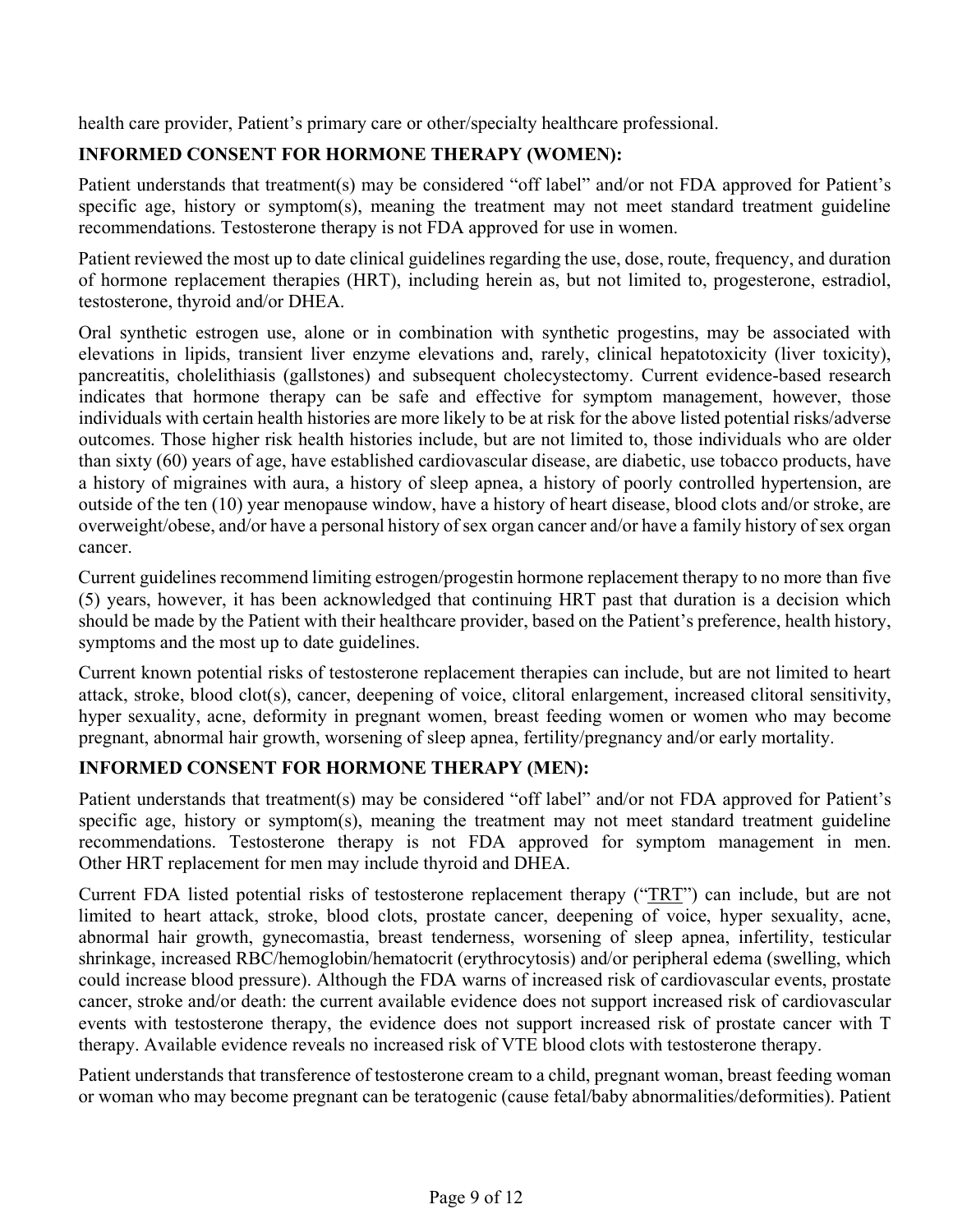understands that those who use tobacco products and those with a personal and/or family history of heart disease, stroke, blood clot, prostate cancer, diabetes, hypertension, and/or sleep apnea are at a higher risk of developing complications to testosterone replacement therapy.

Once discontinued, it can take up to one year, or longer, for return of spermatogenesis (sperm volume, fertility), however, it is possible to have no, or minimal, return of fertility. Some Patients may require additional specialty treatments to enhance fertility not offered by Practice.

## **SALE OF NUTRITIONAL AND HERBAL DIETARY SUPPLEMENTS**

Our clinic and pharmacy sell dietary supplements, herbal products, vitamins, lab tests, and other health products. Please note however that you are under no obligation to purchase dietary supplements, herbs, vitamins, or other health products or health foods from our clinic or pharmacy. In order to facilitate care and access to valuable products in a timely manner, as a service to you Practice may make available certain dietary supplements and health products for sale, which you can purchase (or not) and which can be delivered to your home. Practice utilizes a number of third-party prescription-based dietary supplement dispensaries in order to make quality health products available to you. Practice selects companies and manufacturers we trust based on experience, research, and their reputation. A high-quality supplement is characterized by a high-quality manufacturing process, sourcing of quality ingredients that are verified and unadulterated, screening for contaminants, freedom from allergens, disclosure of additives, if any, and purity of final product. The best companies also frequently have conducted research using their supplements and therefore may have data on efficacy. Other desirable features are formulations that increase bioavailability of the final product, which often is an added expense. For example, capsules are more bioavailable than hard tablets which may never even dissolve. Complexing with food, mineral salts, and phytosomal or liposomal preparations increase the bioavailability of the constituents resulting in a product that is much more likely to produce a desired nutritional effect. Synergy among products is also a favorable feature. There is a lack of stringent testing requirements to document quality for dietary supplements, therefore product quality varies widely in the commercial marketplace. The dietary supplement brands Practice recommends all meet our high standard and support predictable results. While the supplements may be more costly than those found in commercial drugstores, pharmacies, big box store shelves, or even health food stores, investing in quality supplements increases the efficacy of treatment and is often worth the expense. Our Practice can guide you, however the decision where to buy your supplements is up to you. To reiterate, please note however that you are under no obligation to purchase dietary supplements or recommended health products from our clinic or pharmacy, or any prescription dispensaries Practice uses, and the decision of what and where to buy is up to you.

## **INFORMED CONSENT REGARDING DELEGATING HEALTHCARE PROFESSIONAL AND DELEGATEE PERFORMING MEDICAL SERVICES**

Practice may delegate certain specific Integrative/HRT Services to be performed by someone other than the Practice owner (referred to to as a delegatee). Delegatee may be another licensed healthcare professional (nurse, nutritionist) or a health coach or lifestyle medicine educator trained to provide the services below. Practice's healthcare professional owner shall supervise any such delegatee and will remain accountable for delegatee services.

The services to be provided by delegatee are detailed below and are part of the licensed healthcare professional approved evidence-based protocols:

- 1. Perform initial and serial follow up examination of vital signs and/or anthropometric measurements
- 2. Performing symptom-based health assessments
- 3. Taking, assessing, and reviewing a lifestyle health history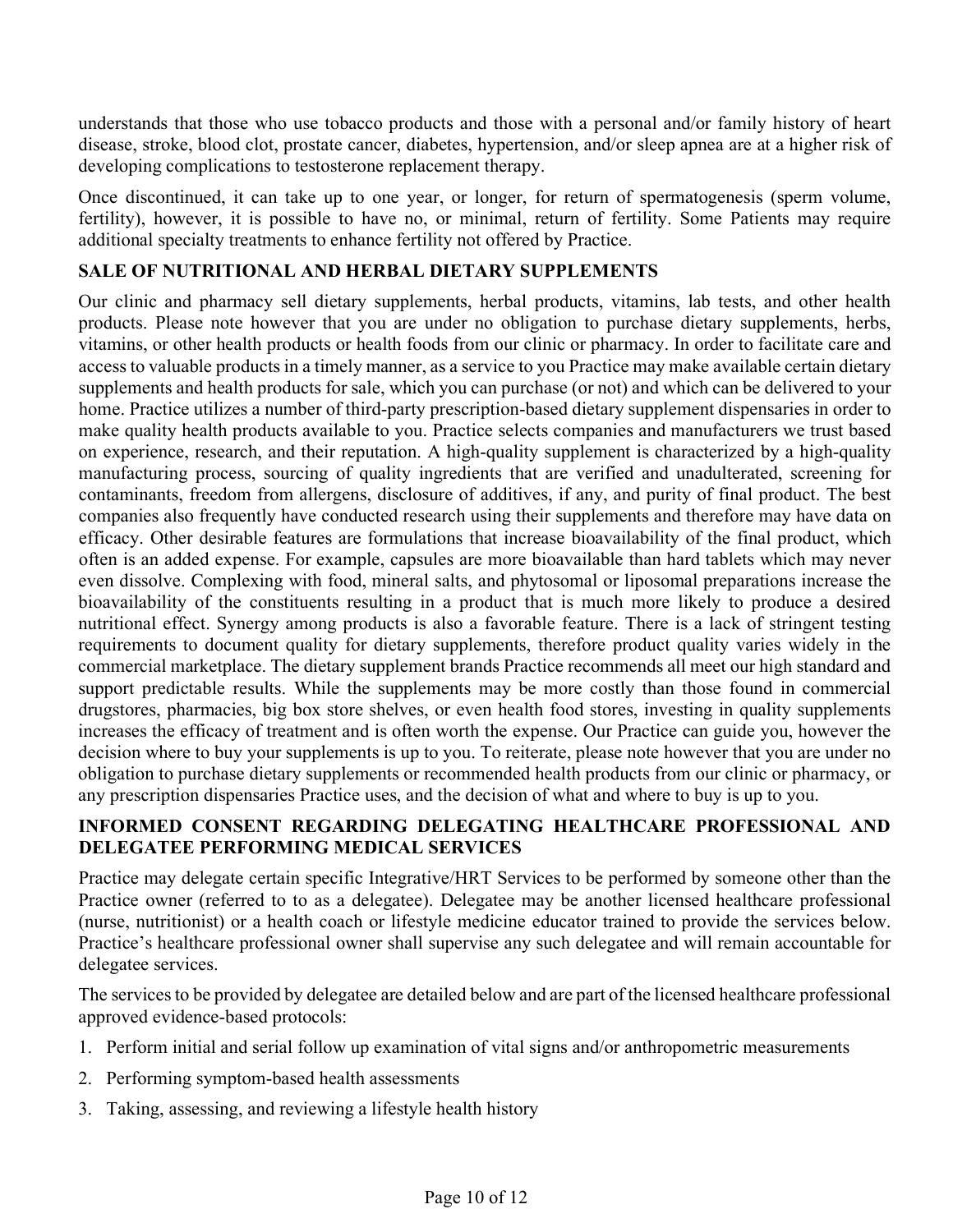- 4. Patient education and counseling related to therapeutic food plans, lifestyle changes, etc…
- 5. Providing Patient education regarding healthcare professional's care plan instructions, the significance of laboratory data, etc…
- 6. Providing education, counseling, and monitoring of food plan and compliant menus
- 7. Providing education, motivational interviewing support, counseling, and monitoring of exercise/activity/fitness plan
- 8. Providing education, support, counseling regarding implementing therapeutic nutrition protocols
- 9. Providing education, support, and counseling on stress management techniques to incorporate
- 10. Providing patient education on sleep, recuperation, and restoration
- 11. Enter detailed medical record notes of all education/counseling/services provided to Patient during the visit and summarize any progress, obstacles, behavior change and actions Patients plan to take

#### **STATEMENT BY PATIENT RECEIVING DELEGATEE SERVICES**

Patient understands that the Practice licensed healthcare professional may delegate some aspects of Integrative/HRT Services listed above to be provided to you by a delegatee (for example a health coach or other therapeutic lifestyle educator). Patient agrees to receive those delegated services by the delegatee, and the delegatee will be supervised by the Practice licensed healthcare professional.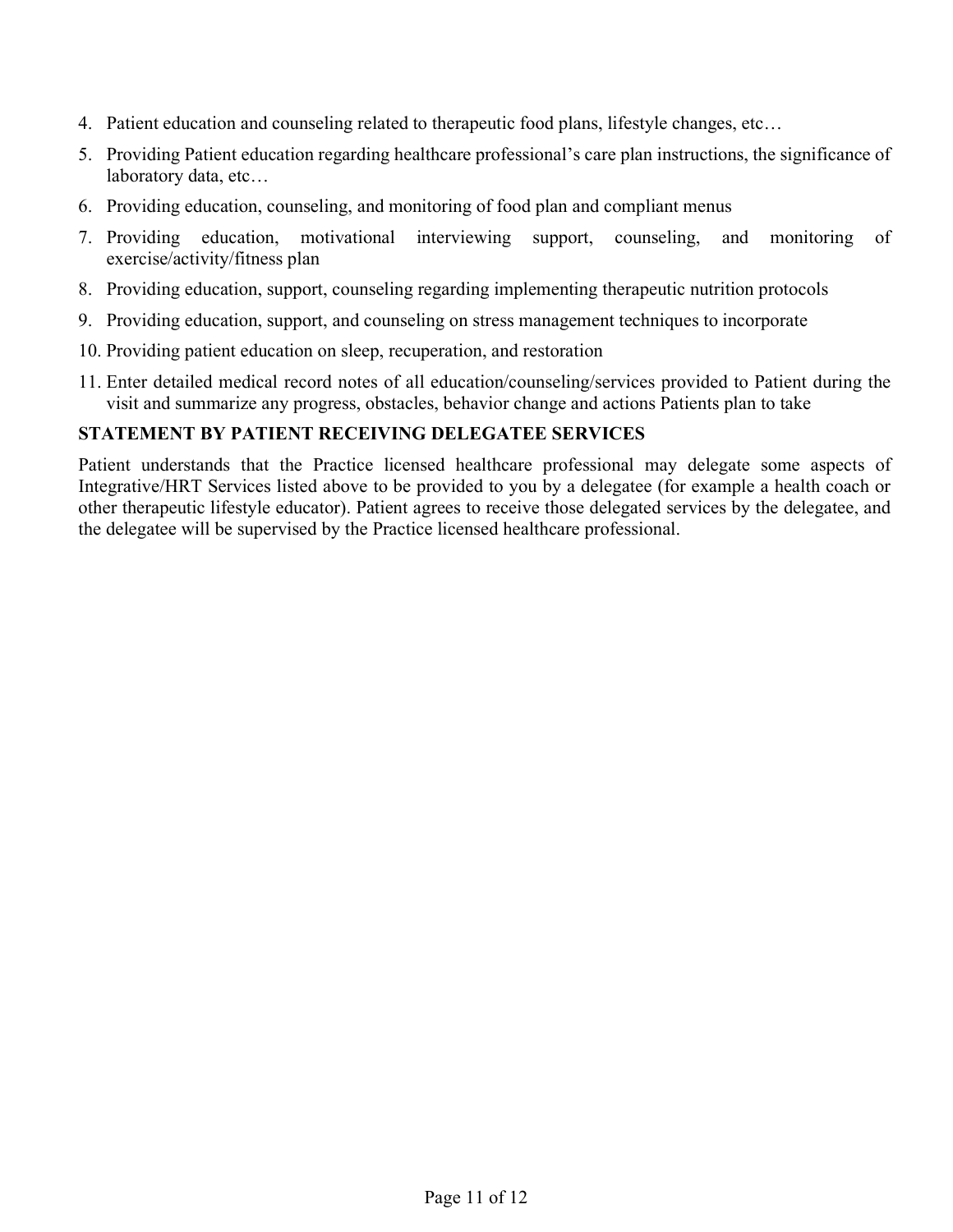#### **SCHEDULE C PRACTICE MEDICARE OPT-OUT STATUS**

Patient voluntarily subscribes to Practice's Wellness Exam Services on a cash or private fee basis. Practice has voluntarily and formally opted out of Medicare and is therefore not Medicare participatory. This means Practice will not and cannot submit any reimbursement claims to Medicare for any aspect of healthcare services provided under this Agreement, and will not receive any payments or reimbursements from Medicare. If Practice returns to Medicare participatory status, this Schedule C shall no longer apply and shall be deemed terminated and removed from this Agreement.

Patient is signing this Agreement (and specifically this Schedule C) to evidence his or her understanding and agreement regarding payment for any services to be provided by Practice. Practice hereby certifies that its healthcare professional(s) has not been excluded from participation in the Medicare program under section 1128, 1156, or 1892 or any other section of the Social Security Act. The effective date of Practice's opt-out is ongoing.

Practice hereby agrees: (i) to provide Patient with a signed copy of this Agreement before furnishing items or services to Patient under its terms; (ii) and to retain the original Agreement (original signatures of both Parties required) for the duration of the current Medicare opt-out period; (iii) and to submit copies of this Agreement to the Centers for Medicare and Medicaid Services ("CMS") upon the request of CMS.

By signing this Agreement, Patient acknowledges and agrees to the following with respect to Wellness Exam Services and any other items or services provided by Practice to Patient to the extent that Patient is or becomes Medicare eligible:

- Patient accepts full responsibility for paying Practice's charge for all services furnished by Practice or any other employee of Practice, including the Services Fees of Schedule A.
- Patient understands that Medicare limits do not apply to what Practice may charge for Wellness Exam Services or other items or services Practice furnishes.
- Patient agrees not to submit a claim to Medicare or to ask Practice to submit a claim to Medicare, even if such items or services would otherwise be covered under Medicare if Practice was Medicare participatory.
- Patient understands that Patient has the right to obtain Medicare-covered items and services from other healthcare professionals and practices who have not opted out of Medicare and remain Medicare participatory, and Patient is not compelled to enter into this Agreement by any particular urgent or emergent medical condition requiring immediate care. Patient voluntarily enters this Agreement to secure the Wellness Exam Services. Patient may secure Plan-reimbursed care from other healthcare professionals or practices other than Practice, but none of Practice's Wellness Exam Services (or other items or services) may be submitted to Medicare or any other Plan for reimbursement.
- Patient understands that Practice is out-of-network and not participatory with any Medicare replacement Plans or "Medigap" Plans, which do not cover or reimburse the Wellness Exam Services.
- Patient is not facing an emergency or urgent or emergent health care situation.

Patient signs this Agreement voluntarily and fully understands its terms as they relate to Medicare and other Plan lack of coverage or reimbursement with respect to Practice.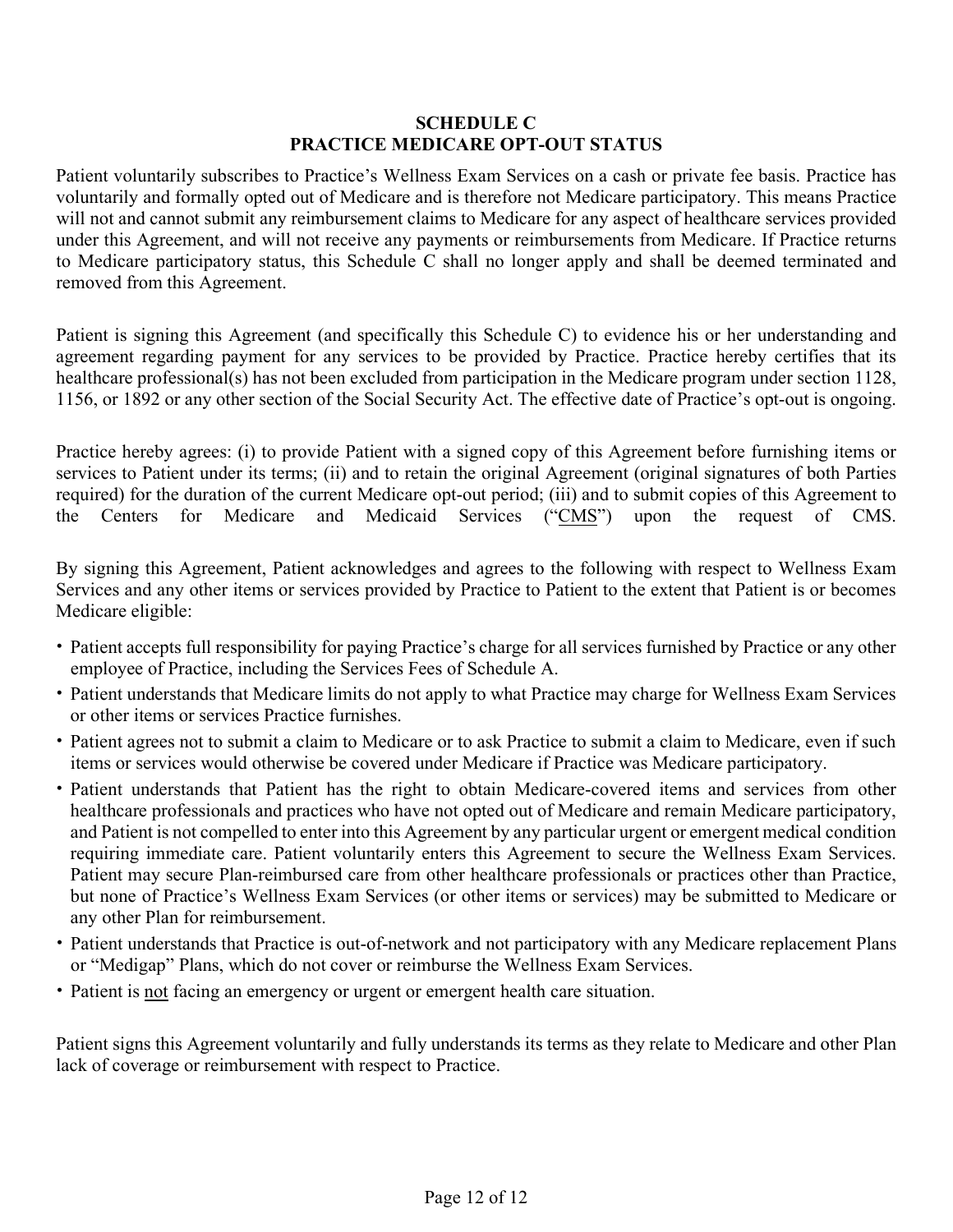### **HEIGHTENED HEALTH FUNCTIONAL FAMILY MEDICINE CENTER ELECTRONIC COMMUNICATIONS AGREEMENT**

Heightened Health, S.C., an Illinois professional corporation dba Heightened Health Functional Family Medicine Center ("we", "us" or "Practice") and the undersigned patient ("you" or "Patient") enter into this Electronic Communications Agreement ("EC Agreement") regarding the use of e-communications/transmissions, such as email, mobile or cellular telephone, Skype, FaceTime, internet portal-enabled communications, or any other version of electronic communication (collectively "E-Communication") with respect to Patient protected health information ("PHI"). (Practice and Patient are each individually called "Party" or collectively as "Parties").

### **PATIENT AUTHORIZATION DESPITE RISKS OF PRIVACY BREACH**

While Practice and Patient commonly rely on electronic communication platforms and services to achieve immediate communication, there are risks that you acknowledge that are outside the Practice's control. You authorize all forms of E-Communications exchanged between Parties unless you instruct us otherwise in writing. You acknowledge that the use of E-Communication is inherently risky and prone to unintentional release of data. E-Communications may incorporate or communicate references to your PHI with sensitive health and personal identification information included. You acknowledge that E-Communications lack any absolute guaranty of privacy and are subject to: system privacy failure, cookies and other tracking efforts, phishing attacks, hacking attacks, data breaches, unintended misdirections, misidentifications of senders/recipients, technology failures, and user errors.

You agree to undertake efforts to protect your privacy, which include refraining from including sensitive information in E-Communications that you do not want to be at risk of any data security breach. Practice will undertake reasonable efforts to protect your privacy to the extent required by applicable laws. You authorize us to respond electronically to all E-Communications that appear to be provided by you, whether or not such communications arrive from the electronic contact information that you provide us.

### **PATIENT MUST PROVIDE ACCURATE AND UPDATED CONTACT INFORMATION**

You agree to provide us with your accurate electronic contact information (mobile telephone number for phone calls and text messaging, email address, Skype or FaceTime contact information, and any other applicable E-Communication contact information). You will immediately inform us of any changes or corrections to your electronic contact information as an effort to avoid misdirected E-Communications. You will also inform us of your permanent mailing residential address, and any changes to that address.

### **PATIENT MUST NOT RELY ON ELECTRONIC COMMUNICATION IN EMERGENCIES: USE 911 AND GET TO THE EMERGENCY ROOM**

Practice does not guarantee that we will read your E-Communications immediately or within any specific amount of time. You agree not to utilize E-Communications to contact us regarding an emergency or time-sensitive situation, as there is too much risk that the communication response may be delayed, ineffective, untimely, or inadequate. You MUST call 9-1-1 in an emergency, immediately seek emergency medical attention, or both.

### **PATIENT AGREES TO UTILIZE ELECTRONIC COMMUNICATION TO REPORT ANY NEGATIVE CONDITIONS RESULTING FROM INTEGRATIVE/HRT SERVICES**

If Patient experiences any side effects or worsening conditions (that do not constitute an emergency or timesensitive situation as mentioned above) related to Integrative/HRT Services, or therapies or medications related to Integrative/HRT Services, Patient agrees to utilize E-Communications to inform Practice of such side effects or worsening conditions.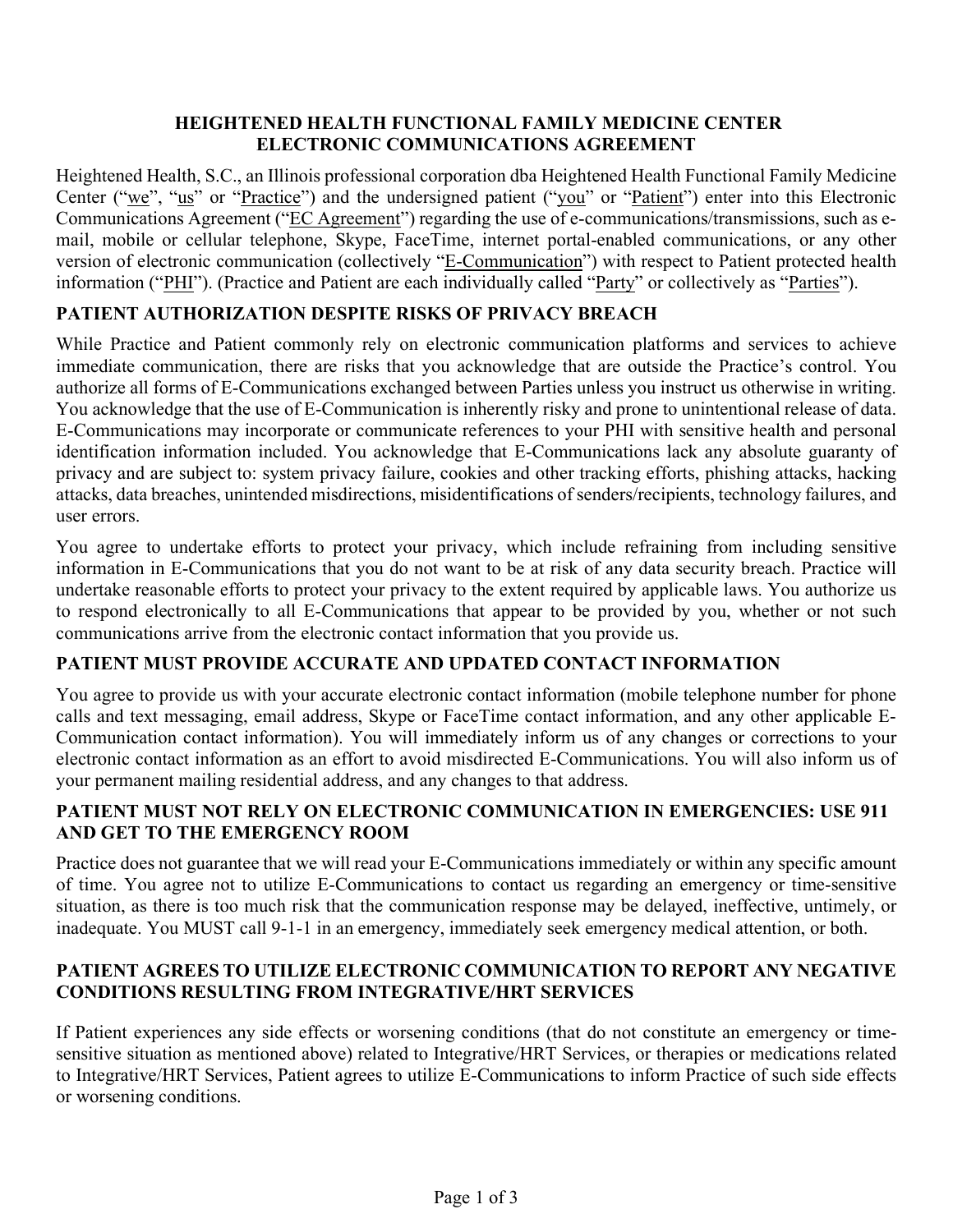## **PRACTICE WILL COMPLY WITH HIPAA**

The Practice values and appreciates your privacy and will take commercially reasonable steps to protect Patient's privacy in compliance with the Health Insurance Portability and Accountability Act of 1996 and related laws ("HIPAA").

We will obtain your express written or electronic consent (to the extent required by applicable law) if we are required or requested to forward your identifiable PHI to any third party other than as authorized in our Notice of Privacy Practices or as authorized or mandated by applicable law.

You hereby consent to the use of E-Communication of Patient's information as we consider it helpful to coordinate care and schedule mobile visits with you and all those responsible for providing or overseeing your care. You agree to identify individuals or entities authorized to receive your PHI from us in connection with authorized consulting, education, and all other aspects of your care, and we may share your PHI with such parties without additional written or electronic consent from you.

You have the right to ask us for a copy of your PHI, including an explanation or summary. These services that we perform will not be the subject of additional charges to you: maintaining PHI storage systems; recouping capital or expenses for PHI data access, PHI storage, and infrastructure; or retrieval of PHI electronic information.

We may charge you fees for actual costs that we incur to provide such electronic PHI, but only to the extent authorized by applicable laws. Such fees may include, to the extent lawful: skilled technical staff time spent to create and copy PHI; compiling, extracting, scanning, and burning PHI to media and distributing the media (with media costs charged to you); and time spent by our administrative staff preparing additional explanations or summaries of PHI. If you request PHI on a paper copy, or portable media (such as compact disc/CD, or universal serial bus/USB flash drive), we may charge you for our actual supply costs for such equipment, and you agree to pay us any such costs.

### **PATIENT ACCEPTS RESPONSIBILITY FOR ELECTRONIC COMMUNICATION RISKS**

You will hold Practice (and our owners, officers, directors, agents, and employees) harmless from and against any and all demands, claims, and damages to persons or property, losses, and liabilities, including reasonable attorney fees arising out of or caused by E-Communication (whether encrypted or not) losses or disclosures caused by any of the risks outlined above, by some person or entity other than Practice, or not directly caused by us. Patient acknowledges and understands that, at our discretion, E-Communication may or may not become part of your permanent medical record. These terms do not relieve Practice from Practice's obligations to comply with all applicable E-Communication laws.

You acknowledge that your failure to comply with the terms of this EC Agreement may result in our terminating the use of E-Communication methods with you and may cause the termination of your Agreement for our services.

## **ACKNOWLEDGMENT OF RECEIPT OF NOTICE OF PRIVACY PRACTICES**

We are required to provide you a copy of our Notice of Privacy Practices, which states how we may disclose your health information. You hereby acknowledge receipt of the Notice of Privacy Practices.

## **CONSENT TO DISCLOSURE OF BILLING INFORMATION**

By signing this EC Agreement, you consent to Practice disclosing all information relevant to billing, insurance, and reimbursement regarding any and all substance abuse disorders that you might have, for the purpose of obtaining reimbursement from private or public insurers.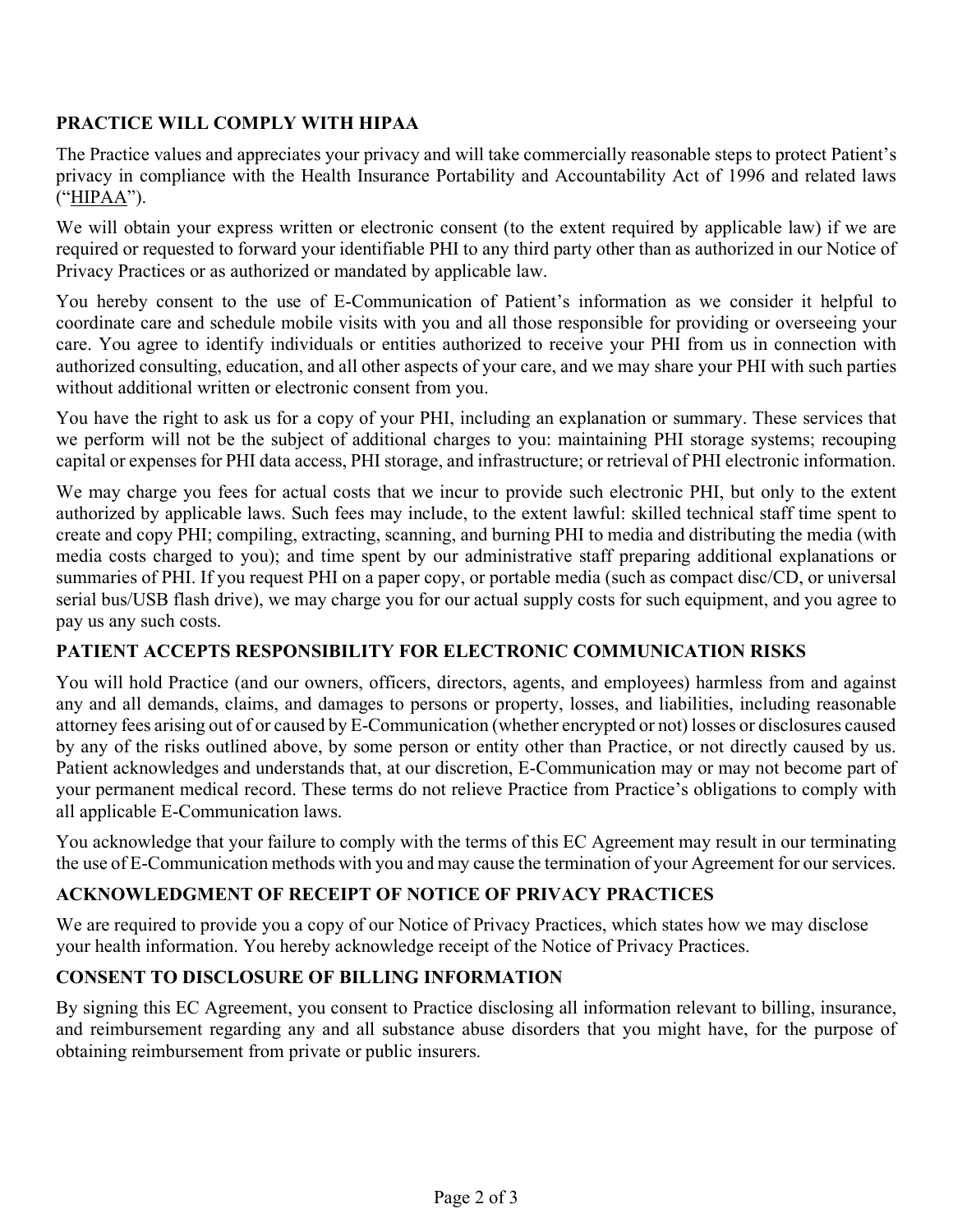#### **ADDITIONAL TERMS**

This EC Agreement will remain in effect until either Party provides written notice to the other Party revoking this EC Agreement or otherwise revoking consent to E-Communications between the Parties. Such revocation will occur thirty (30) calendar days after written notice of such revocation.

Revocation of this EC Agreement will preclude us from providing treatment information in an electronic format other than as authorized or mandated by applicable law or by you. Either Party may use a copy of this signed original EC Agreement for all present and future purposes.

Parties agree to take such action as is reasonably necessary to amend this EC Agreement from time to time as it is necessary for the Parties to comply with the requirements of the Privacy Rule, the Security Rule, and other provisions of HIPAA, or other applicable law. Parties further agree that this EC Agreement cannot be changed, modified or discharged except by an agreement in writing and signed by both Parties.

If any term of this EC Agreement is deemed invalid or in violation of any applicable law or public policy, the remaining terms of this EC Agreement shall remain in full force and effect, and this EC Agreement shall be deemed amended to conform to any applicable law.

Each participating Patient (and authorized representative when applicable) must sign this EC Agreement. Your signature represents that you understand and agree to the terms and conditions described within this EC Agreement.

**PRACTICE: HEIGHTENED HEALTH, S.C., AN ILLINOIS PROFESSIONAL CORPORATION DBA HEIGHTENED HEALTH FUNCTIONAL FAMILY MEDICINE CENTER PATIENT:**

Jeanne M. Caccozol, 20.

Name/ Title: Dr. Jeanene Caccopola/President

| Signature:                      |  |
|---------------------------------|--|
| <b>Printed Name:</b>            |  |
| <b>Relationship to Patient:</b> |  |
| Date:                           |  |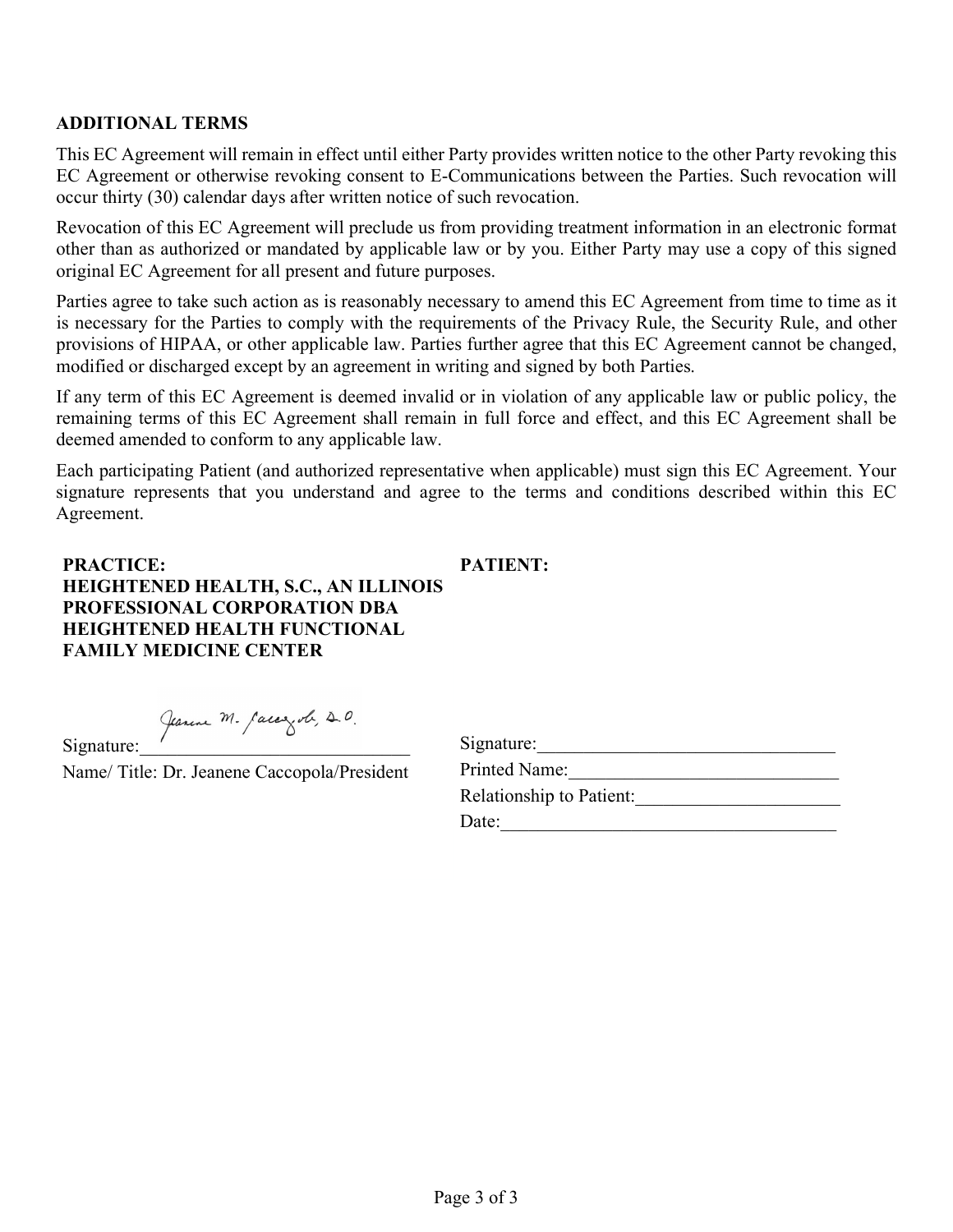#### **HEIGHTENED HEALTH FUNCTIONAL FAMILY MEDICINE CENTER ACKNOWLEDGMENT OF RECEIPT OF NOTICE OF PRIVACY PRACTICES**

Notice to undersigned patient ("Patient"):

Heightened Health, S.C., an Illinois professional corporation dba Heightened Health Functional Family Medicine Center ("Practice"), is required to provide Patient with a copy of Practice's Notice ofPrivacy Practices ("Notice"), which states how Practice may use and/or disclose Patient's health information.

Please sign this form to acknowledge receipt of the Notice. You may refuse to sign this acknowledgment if you wish.

I acknowledge that I have received a copy of Practice's Notice of Privacy Practices.

Patient's name (please print): Signature: Date:

# **FOR OFFICE USE ONLY**

Practice made every effort to obtain written acknowledgment of receipt of the Notice of Privacy Practices from Patient but it could not be obtained because:

Patient refused to sign.

Due to an emergency, it was impossible to obtain an acknowledgment.

Practice was unable to communicate with Patient.

Other: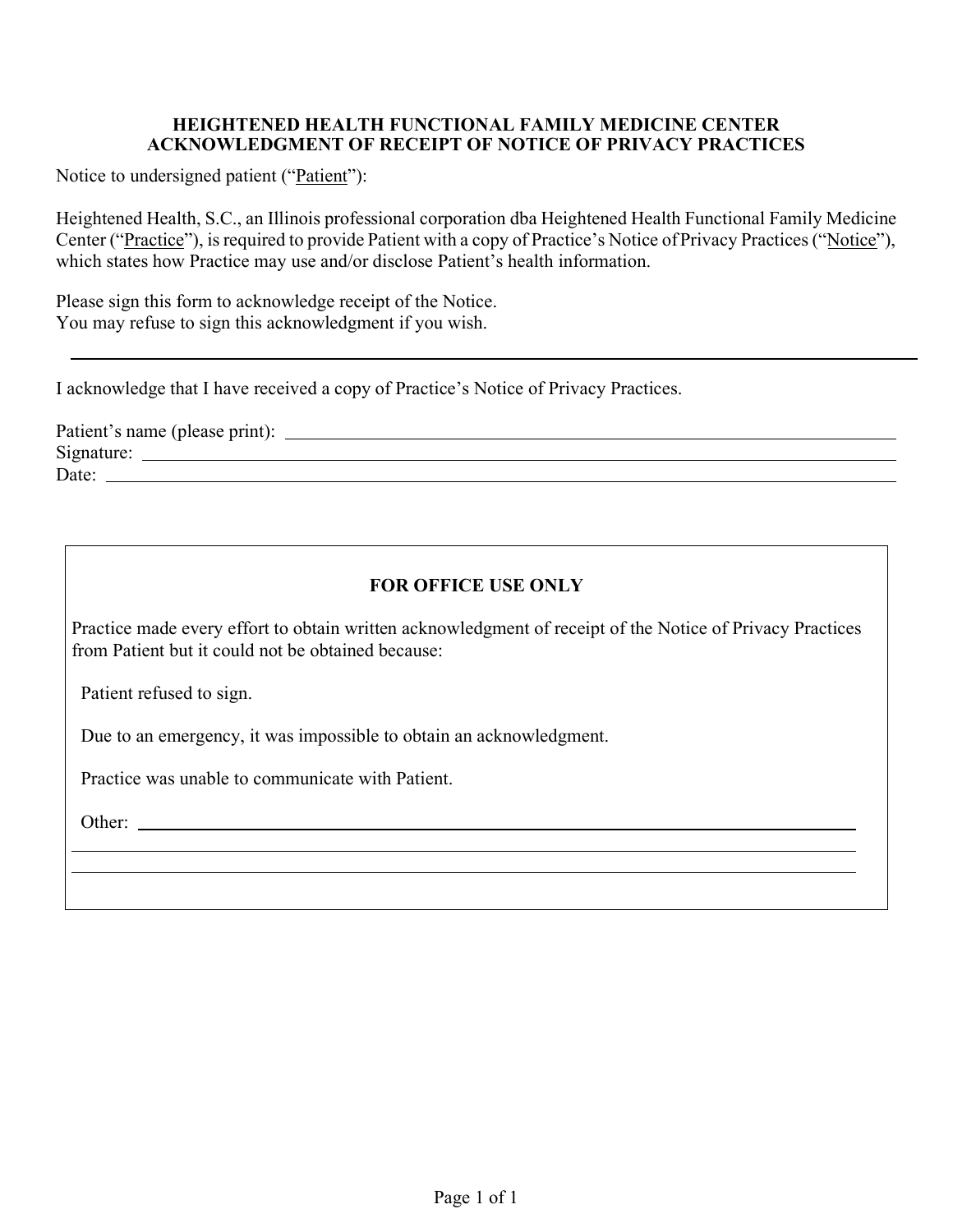### **HEIGHTENED HEALTH FUNCTIONAL FAMILY MEDICINE CENTER NOTICE OF PRIVACY PRACTICES**

#### THIS NOTICE DESCRIBES HOW MEDICAL INFORMATION ABOUT YOU MAY BE USED AND DISCLOSED AND HOW YOU CAN GET ACCESS TO THIS INFORMATION. PLE ASE REVIEW IT CAREFULLY.

#### Dear Patient:

Heightened Health, S.C., an Illinois professional corporation dba Heightened Health Functional Family Medicine Center ("we", "us", "our", "Practice"), understands that patient ("you", "your") privacy is important. This Notice of Privacy Practices ("Notice") applies to Practice and each of our Business Associates, as applicable.

#### **Protected Health Information**

Protected health information ("PHI") relates to information about you and your health, which could be used to identify you. Each time that you visit us, we create a medical record of your PHI and services that you receive.

#### **Our Obligations Regarding Your Protected Health Information**

We recognize that information about you and your health is confidential, and we are committed to protecting this information. This Notice applies to all your health records that we create.

We are required by law to preserve the privacy and security of your PHI. While there is no absolute guarantee of privacy, we are committed to protecting your privacy. We have established reasonable and appropriate measures to protect your PHI against unauthorized uses and disclosures.

Federal law mandates that we share this Notice with you, and that we make a good faith effort to obtain a signed document acknowledging your receipt of this Notice. We are also required to follow the terms of this Notice. In the event that we are involved in a breach of your PHI, we will immediately notify you.

### **Notice Effective Date and Potential Changes**

This Notice became effective on December 1, 2020, and it applies to health records that we create for you. We reserve the right to change this Notice after the effective date. We can change the terms of this Notice, and the changes will apply to all the information we have about you. The new Notice will be available upon request.

#### **How We May Disclose Your Protected Health Information**

The laws of the state where Practice is located, and federal laws, allow disclosures of your PHI in some cases. Some of these disclosures do not require your verbal or written permission. The following information describes how we may share your PHI. We may typically use or share your PHI in these ways:

#### **Treat you**

We can use your PHI and share it with other professionals who are treating you.

Example: A doctor treating you for an injury asks another doctor about your overall health condition.

#### **Run our organization**

We can use and share your PHI to run our Practice, improve your care, and contact you when necessary.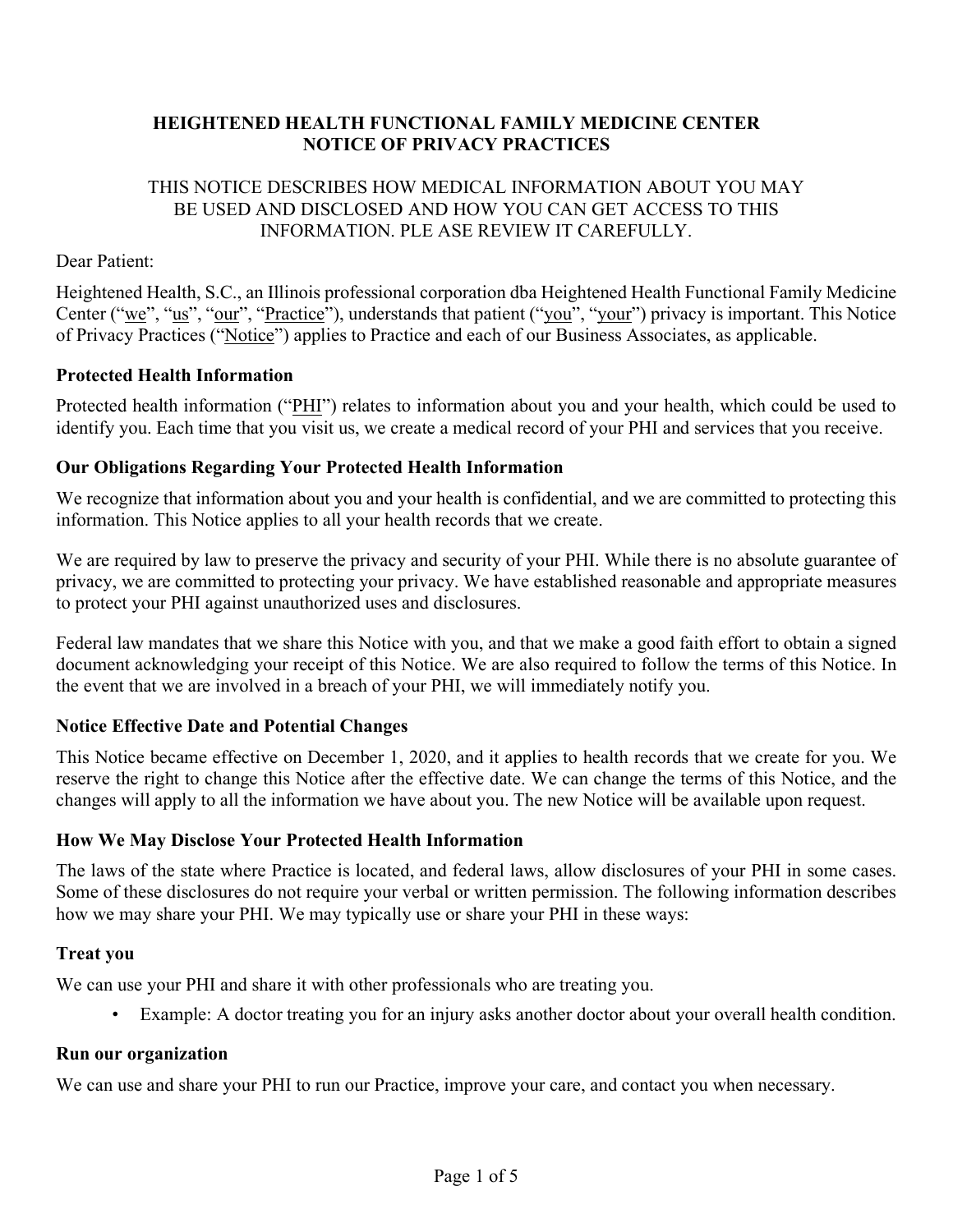• Example: We use health information about you to manage your treatment and services.

### **Bill for your services**

We can use and share your PHI to bill and obtain payment from health plans or other entities.

Example: We give information about you to your health insurance plan so it will pay for your services.

#### **Help with public health and safety issues**

We can share your PHI for certain situations such as:

- Preventing disease;
- Helping with product recalls;
- Reporting adverse reactions to medications;
- Reporting suspected abuse, neglect, or domestic violence; and
- Preventing or reducing a serious threat to anyone's health or safety.

#### **Perform research**

We can use or share your PHI for health research.

#### **Comply with the law**

We will share your PHI if state or federal laws require it, including with the Department of Health and Human Services if it wants to see that we are complying with federal privacy law.

#### **Respond to organ and tissue donation requests**

We can share your PHI with organ procurement organizations.

Work with a medical examiner or funeral director.

We can share your PHI with a coroner, medical examiner, or funeral director when an individual dies.

#### **Address other government requests**

We can use or share your PHI:

- For workers' compensation claims;
- For law enforcement purposes or with a law enforcement official;
- With health oversight agencies for activities authorized by law; and
- For special government functions such as military, national security, and presidential protective services.

#### **Respond to lawsuits and legal actions**

We can share your PHI in response to a court or administrative order, or in response to a subpoena.

#### **How else can we use or share your PHI?**

We are allowed or required to share your PHI in other ways – usually in ways that contribute to the public good, such as public health and research. We have to meet many conditions in the law before we can share your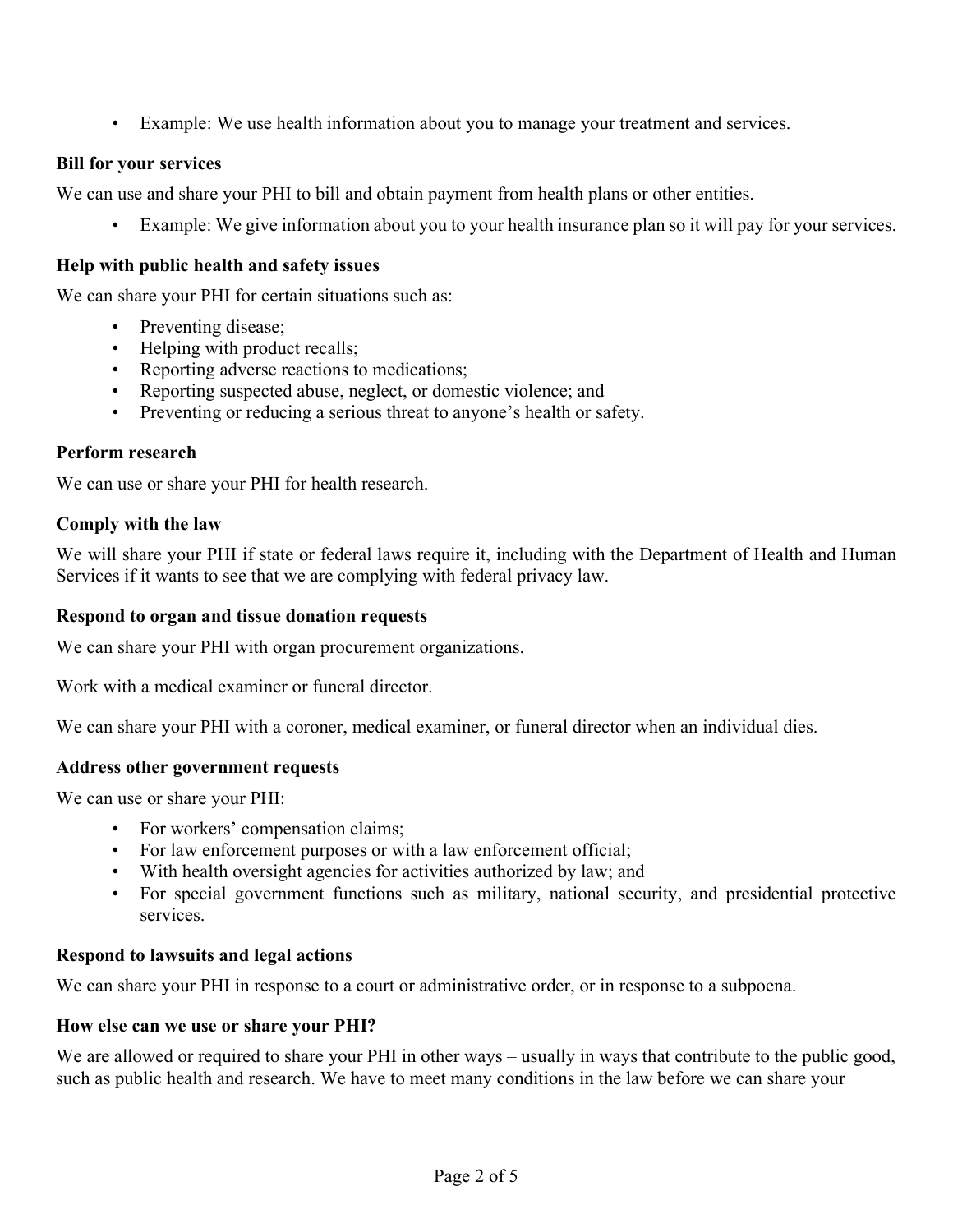information for these purposes. We have not listed every use and disclosure in this Notice. For more information see: [www.hhs.gov/ocr/privacy/hipaa/understanding/consumers/noticepp.html.](http://www.hhs.gov/ocr/privacy/hipaa/understanding/consumers/noticepp.html)

### **Use and Disclosure of Your PHI with Your Verbal Agreement**

For certain health information, you can tell us your choices about what we share. If you have a clear preference for how we share your information in the situations described below, talk to us. Tell us what you want us to do, and we will follow your instructions.

In these cases, you have both the right and choice to tell us to:

- Share information with your family, close friends, or others involved in your care;
- Share information in a disaster relief situation; and
- Include your information in a hospital directory.

If you cannot tell us your preference, for example, if you are unconscious, we may go ahead and share your information if we believe it is in your best interest. We may also share your information when needed to lessen a serious and imminent threat to your health or safety.

### **Use and Disclosure of Your PHI Requiring Your Written Permission**

If there are situations that have not been described above, we will obtain your written permission. In these cases, we never share your PHI unless you give us written permission:

- Marketing purposes;
- Sale of your information; and
- Most sharing of psychotherapy notes.

With fundraising, we may contact you for fundraising efforts, but you can tell us not to contact you again.

If you provide us with written permission, you may change your mind at any time. Please let us know in writing if you change your mind.

## **Your Rights Regarding Your PHI**

You have the following rights regarding your PHI that is created in our Practice. This section explains some of your rights and our responsibilities to assist you.

### **Get an electronic or paper copy of your medical record**

- You can ask to see or receive an electronic or paper copy of your medical record and other PHI that we have about you. Ask us how to do this.
- **•** We will provide a copy or a summary of your PHI, usually within 30 days of your request. We may charge a reasonable cost-based fee.

### **Ask us to correct your medical record**

- You can ask us to correct PHI about you that you think is incorrect or incomplete. Ask us how to do this.
- We may say "no" to your request, but we will tell you why in writing within 60 days.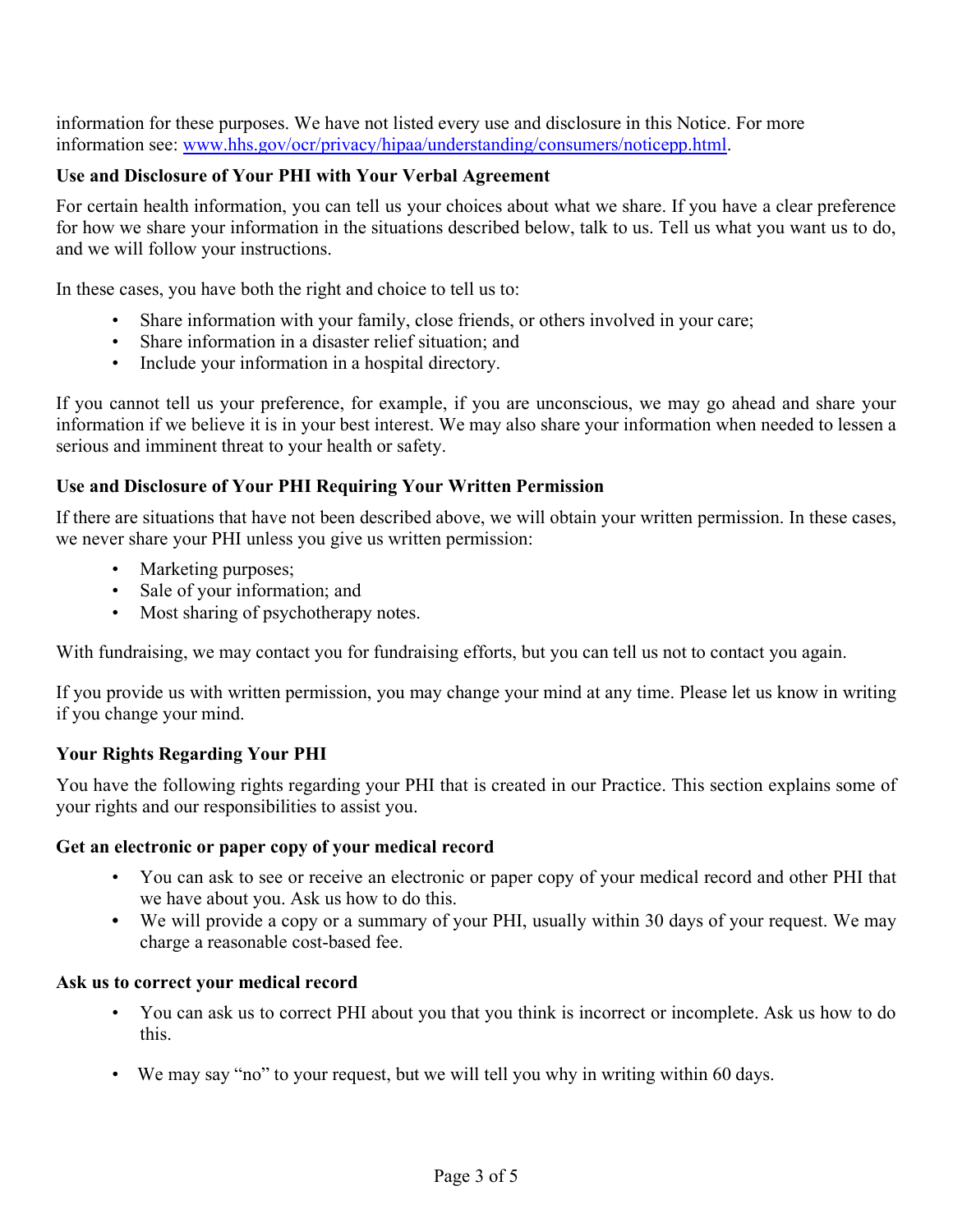#### **Request confidential communications**

- You can ask us to contact you in a specific way (for example, home or office phone), or to send mail to a different address.
- We will say "yes" to all reasonable requests.

#### **Ask us to limit what we use or share**

- You can ask us not to use or share certain PHI in connection with our services.
- We are not required to agree to your request, and we may say "no" if it would affect your care.
- Because you are privately paying for some medical or health services, you may ask us to refrain from sharing information related to those private pay services with your health insurance plan. We will respect that request unless we are legally obligated otherwise under applicable laws.

#### **Get a list of who we have shared information**

- You can ask for a list (accounting) of the times we have shared your PHI for six years prior to the date you ask, who we shared it with, and why.
- We will include all the disclosures except for those about treatment, health care operations, and certain other disclosures (such as any you asked us to make).
- We will provide one accounting per year for free but will charge a reasonable, cost-based fee if you ask for another one within 12 months.

#### **Get a copy of this Notice**

• You can ask for a paper copy of this Notice at any time, even if you have agreed to receive this Notice electronically. We will provide you with a paper copy promptly.

#### **Choose someone to act for you**

- If you have given someone medical power of attorney or if someone is your legal guardian, that person can exercise your rights and make choices about your health information.
- We will make sure the person has this authority and can act for you before we take any action.

### **Ask questions or file a complaint if you believe your rights are violated**

• If you have questions about this Notice or you believe that your rights are being violated, please contact us immediately:

#### **Practice Contact Information:**

Heightened Health Functional Family Medicine Center Attention: Dr. Jeanene Caccopola 550 Fox Glen Ct. Barrington, IL 60010 Email: [info@heightenedhealth.com](mailto:john@hormonesandwellness.com)

You can file a complaint with the U.S. Department of Health and Human Services Office for Civil Rights by sending a letter to 200 Independence Avenue, S.W., Washington, D.C. 20201, calling 1-877-696-6775, or visiting [www.hhs.gov/ocr/privacy/hipaa/complaints.](http://www.hhs.gov/ocr/privacy/hipaa/complaints)